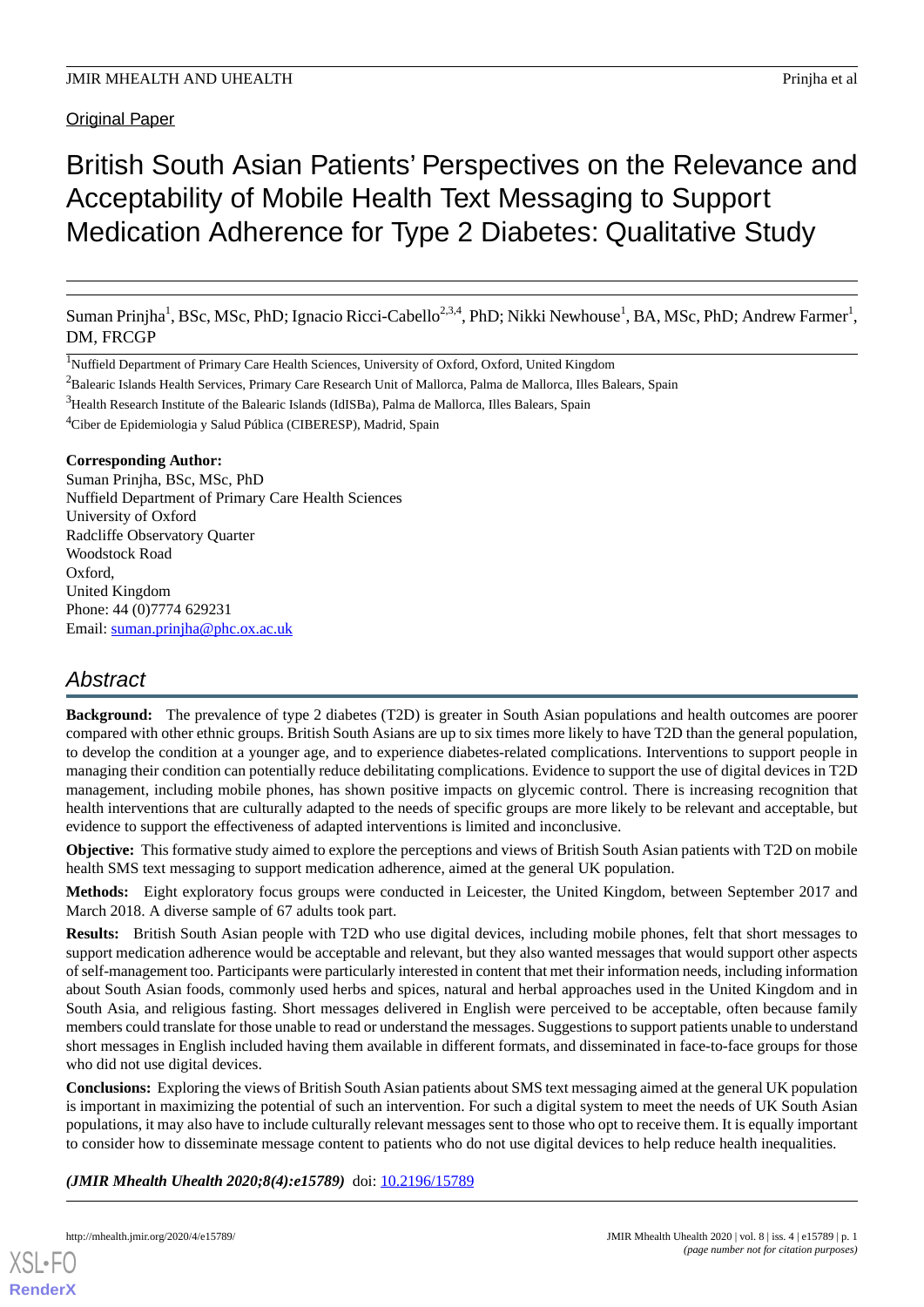#### **KEYWORDS**

type 2 diabetes; South Asians; text messages; self-management; medication adherence; mobile health; mHealth; eHealth

## *Introduction*

## **Digital Health Interventions to Support Patients With Type 2 Diabetes**

The prevalence of type 2 diabetes (T2D) is increasing globally, representing a serious clinical and financial challenge [[1\]](#page-10-0). Diabetes prevalence is greater in South Asian populations and health outcomes are poorer [\[2](#page-10-1)]. South Asians account for approximately one-fifth of the global population. T2D occurs at 50% higher rates in South Asian patients compared with the general population [\[3](#page-10-2)], developing 5 to 10 years earlier, and is one of the main causes of premature death in this population [[4\]](#page-10-3). South Asians constitute the largest minority ethnic group in the United Kingdom, around 7% of the total British population [\[5\]](#page-10-4). UK South Asians are up to six times more likely to have T2D than the general population, to develop the condition at a younger age, and to experience diabetes-related complications [\[6\]](#page-10-5).

Effective diabetes self-management (DSM)—healthy diet, physical activity, and medication adherence—is associated with improved glycemic control [[7\]](#page-10-6), leading to a reduction in complications and mortality [[8](#page-10-7)]. Interventions to support people in effectively self-managing their condition can potentially reduce costly, debilitating complications [\[9,](#page-10-8)[10](#page-10-9)]. Interventions to support medication adherence can lead to improved health outcomes [[11\]](#page-10-10). Digital health technologies have the potential to deliver low-cost interventions aimed at supporting healthier lifestyles [\[12](#page-10-11)] and disease self-management [\[13](#page-10-12)[,14](#page-10-13)]. The number of mobile phone users surpassed 2 billion in 2016 and is expected to increase to 2.86 billion by 2020 [\[15](#page-10-14)]. In the United Kingdom, 73% of adults accessed the internet through a smartphone or mobile device in 2017 [[16\]](#page-10-15). The growing evidence supporting the use of mobile phone–based technologies in T2D management, including SMS text messages, has shown positive impacts on glycemic control [\[17](#page-10-16)] and health care costs [[18\]](#page-10-17).

#### **Cultural Adaptation of Health Interventions**

Research into the cultural adaptation of health promotion interventions, including SMS text messaging interventions, is growing steadily, with an increasing recognition that lifestyle and behavior change interventions that are culturally adapted to the needs of specific groups are more likely to be effective [[19](#page-10-18)[-21](#page-11-0)]. Cultural adaptation involves grounding interventions in the lived experience of end users, taking account of language, cultural patterns, and values [[22](#page-11-1)[,23](#page-11-2)]. Mobile health (mHealth) interventions have been culturally adapted and piloted or trialed in several countries, including in New Zealand to support healthy lifestyles in Māori and Pasifika communities [\[24](#page-11-3),[25\]](#page-11-4); maternal health in Māori, Pacific, Asian, and South Asian families [\[26](#page-11-5)]; and smoking cessation [\[27](#page-11-6)]. Interventions aimed at the general population tend to be less effective for Māori and Pasifika communities [[28\]](#page-11-7), possibly contributing to increased health inequalities [[29\]](#page-11-8). These interventions have often been

 $XS$  • FC **[RenderX](http://www.renderx.com/)** designed with little input from these communities, have lacked tailoring to cultural needs, and have had poor uptake [\[24](#page-11-3)].

The few culturally adapted complex interventions for UK South Asian populations with T2D have been lifestyle modification interventions (diet-, weight-, and physical activity–related) rather than digital health interventions [\[30](#page-11-9),[31\]](#page-11-10). However, evidence to support the effectiveness of these interventions is inconclusive in demonstrating sufficient health-related gain to make such interventions cost effective [[32,](#page-11-11)[33](#page-11-12)]. Head-to-head comparisons of adapted and nonadapted interventions are rare [[34\]](#page-11-13), though the use of adaptations has been documented to increase process outcomes such as acceptability, uptake, satisfaction, and retention [\[35](#page-11-14)].

Previous research into DSM in British South Asian populations has explored perceptions and experiences of taking prescribed diabetes medications and traditional medicines [[36,](#page-11-15)[37](#page-11-16)], and barriers and facilitators to diet management [[38](#page-11-17)[,39\]](#page-11-18) and physical activity [[40\]](#page-11-19). Patients' perceptions of oral diabetes medications are complex and ambivalent, with good patient-provider communication and an understanding of the cultural factors that inform beliefs and practices reported as key to improving medication adherence [\[41](#page-12-0)]. Diet-management has been highlighted to be the most difficult aspect of living with diabetes, with recommendations including designing interventions that involve family members as well as patients [\[42](#page-12-1)].

At present, there is no published research into digital health interventions for UK South Asian patients with T2D, or the cultural adaptation of digital health interventions aimed at the general population. The EuroDHYAN study currently underway in the United Kingdom includes a pilot study of SMS text messages for T2D prevention in women of Pakistani origin in Scotland [\[43](#page-12-2)]. We know little about how best to adapt interventions to meet the needs of South Asian migrant populations with T2D [\[44](#page-12-3)]. This formative research aimed to explore the perceptions and views of British South Asian patients with T2D on mHealth SMS text messaging to support medication adherence.

#### **Study Design**

Recent research into digital health intervention development highlights the importance of an iterative, multidisciplinary approach in which the end user is placed at the heart of the system and the technology is grounded in user wants and needs [[45](#page-12-4)[-47](#page-12-5)]. This is increasingly seen as crucial to person-centered or person-based intervention development [\[48](#page-12-6)[-50](#page-12-7)]. Research examining SMS text messaging interventions, in particular, has highlighted the use of multiple methodologies in intervention development, including qualitative research in the planning stage to gather information from relevant stakeholders and to inform decisions about message frequency, timing, and level of tailoring [\[51](#page-12-8)].

Exploratory focus groups were conducted with a range of South Asian communities in Leicester, one of the most ethnically diverse cities in England [\[52](#page-12-9)]. The focus group study was part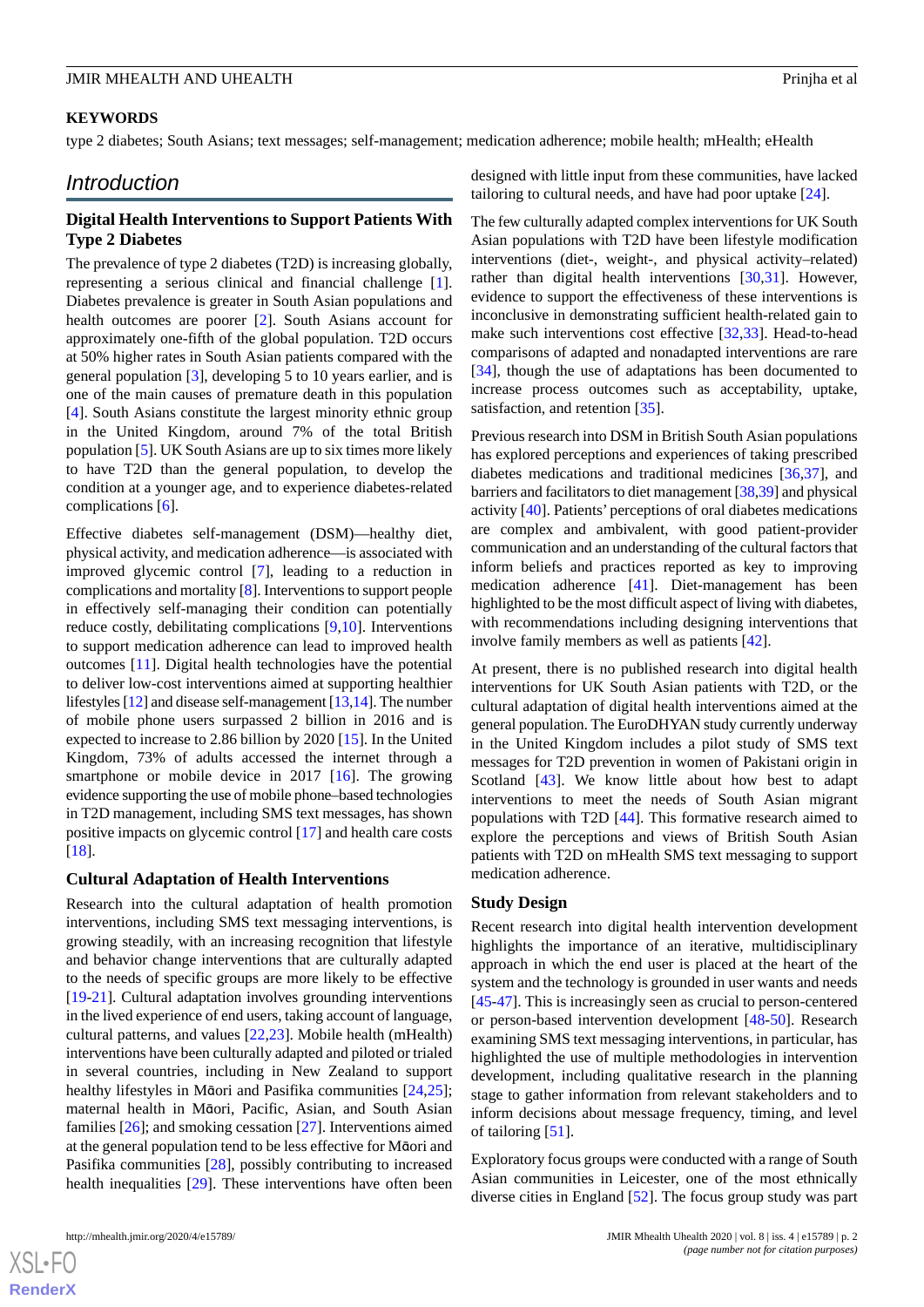of a larger project, the SuMMiT-D (Support Through Mobile Messaging and Digital Health Technology for Diabetes) study, which aimed to explore supporting people with T2D in effective use of their medicine through a system comprising digital health technology integrated with clinical care, including use of SMS text messages [[53](#page-12-10)]. Messages were developed using a taxonomy of behavior change techniques to identify ways of structuring a wide range of messages derived from patients, health care professionals, and health promotion literature [[54\]](#page-12-11). An extensive library of messages was developed by a meeting of psychologists and health care professionals, checked for fidelity to behavior change techniques and checked for acceptability to patients [[55\]](#page-12-12). The focus group study was a collaboration between the University of Oxford and the Centre for Black and Minority Ethnic Health (CBMEH), University of Leicester.

## *Methods*

## **Ethical Approval**

Ethical approval was obtained from the University of Oxford Central University Research Ethics Committee (Ref R50751/RE001).

## **Recruitment and Participants**

British South Asian populations include first, second, and third generation people of Indian, Pakistani, Bangladeshi, and Sri Lankan descent. Participants were purposively sampled to include a broad range of views [\[56](#page-12-13)], reflecting the heterogeneity within and across UK South Asian communities, including people of different age groups, educational and occupational backgrounds, fluency in English, place of birth, and time since

diagnosis. We also aimed to include users and nonusers of digital devices. Adults with T2D were recruited from community centers, places of worship, and a South Asian women's center in Leicester, with the support of the CBMEH who had strong links with local community organizations. Potential participants were informed about the focus groups verbally and with written information in English by a CBMEH project support worker and by community center managers.

### **Focus Group Discussions**

We conducted eight exploratory focus groups between September 2017 and March 2018. Discussions were held in venues that participants were familiar with and could easily access, such as community centers. Each group met once, and the discussions lasted between 1.5 and 2 hours. The focus groups were facilitated by SP, a qualitative researcher, with cofacilitators from the CBMEH. Before the start of the focus group, the facilitators briefly introduced the study and discussed informed consent and confidentiality in the preferred language of participants. All participants gave signed consent. A topic guide was used to facilitate discussion, informed by the multidisciplinary literature on British South Asian experiences of T2D ([Textbox 1](#page-3-0)). A detailed description of our methods is discussed elsewhere [\[57](#page-12-14)].

The focus groups aimed to explore South Asian perspectives of DSM, engagement with digital devices, support needs, and whether an SMS could help them to manage their condition. Examples of SMS text messages from the SuMMiT-D program were also discussed ([Figure 1](#page-4-0)). Data collection continued until no new themes relating to the system were identified.

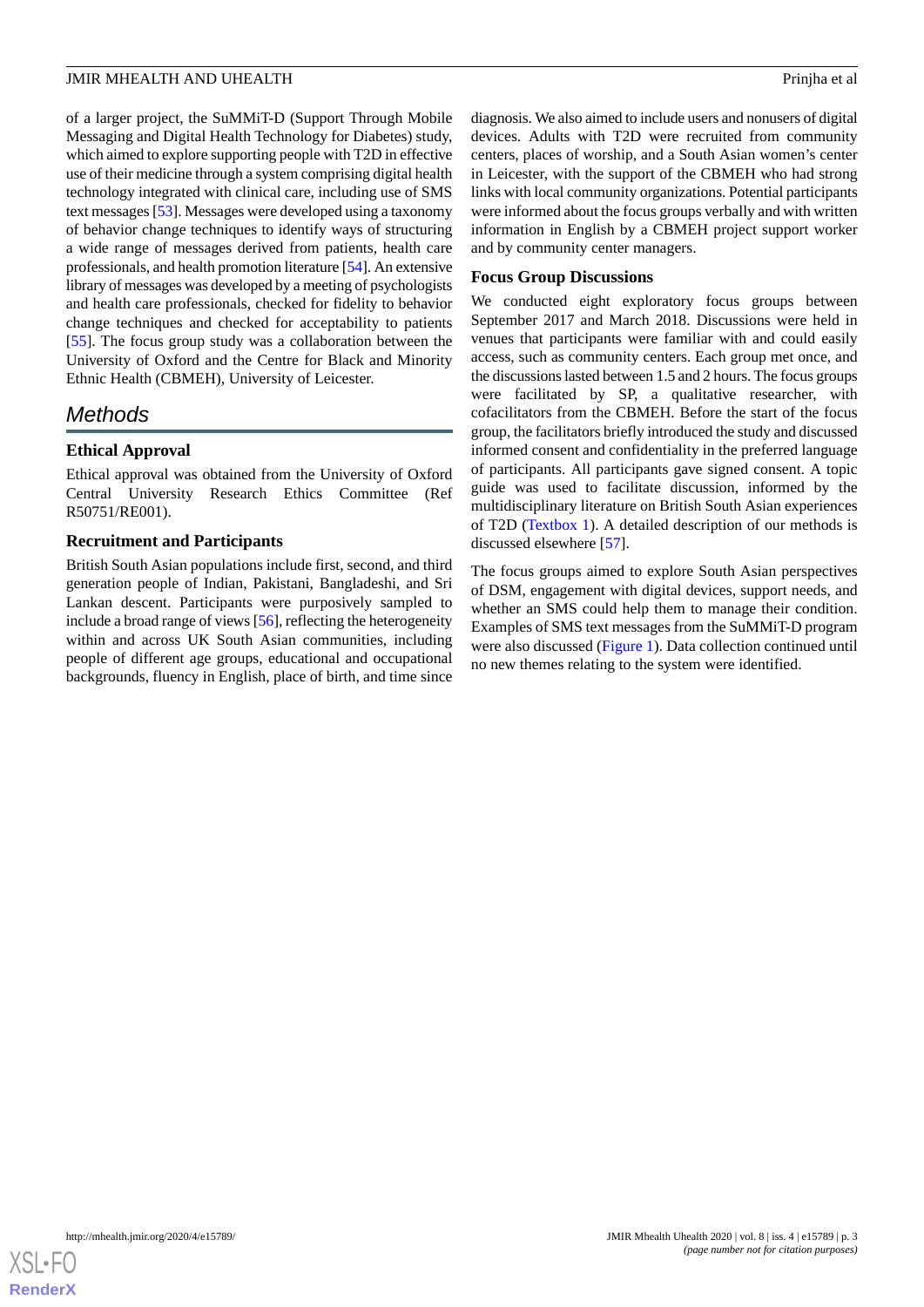#### JMIR MHEALTH AND UHEALTH **AND** SUBSETED AS A 2000 FOR THE PRINCIPLE PRINCIPLE ASSESSED.

#### <span id="page-3-0"></span>**Textbox 1.** Focus group topic guide.

Part 1: Challenges of living with type 2 diabetes and self-management

What do you find most difficult about living with diabetes?

- *Medication*
	- When is it difficult or challenging to take the tablets as recommended by the doctor?
	- When do you find it easiest to stick to a routine with your medications?
	- Do you use any herbal or non-Western approaches to help you with your diabetes?
- *Physical activity*
	- When is it difficult or challenging to exercise, go for a walk, or keep fit and healthy physically?
	- When do you find it easiest to stick to a routine with exercise and keeping fit and well?
- *Diet*
	- When is it difficult or challenging to eat healthily?
	- When do you find it easiest to stick to a routine with healthy eating?
	- Explore everyday diet and diet during festivities/family gatherings/during fasting.
	- What sorts of things do you do to help you to look after your diabetes and to stay as healthy as you can?
	- What might help you to manage your diabetes?

Part 2: Views on brief digital messaging system

- If we were going to design a new brief messaging system (show images), what kind of system and messages would help you most?
- Explore thoughts and feelings about the system and whether participants use mobile phones/digital devices.
- What do you think a system like this could include?
- What would make a system like this acceptable to you? What would make a system like this unacceptable to you?
- *System messages*
	- Do you have any problems with understanding any of the messages?
	- Explore suggestions to improve the messages so they can be more easily understood.
	- Were the messages clear and easy to understand?
	- How would you change the messages (use of language, tone, personalization)?
	- Do you think it is helpful to receive messages in English or to translate these messages? What are your thoughts about translated messages?
	- Do you think the proposed messages would help you personally to take your diabetes medication?
	- Who would you want the messages to come from? (National Health Service? General Practitioner? Pharmacist? Researchers?)
	- How often would it be helpful to receive messages like these?
	- Do you think this system would help you manage your health and diabetes better?
	- Would you sign up to a system like this? Explore reasons for and against.

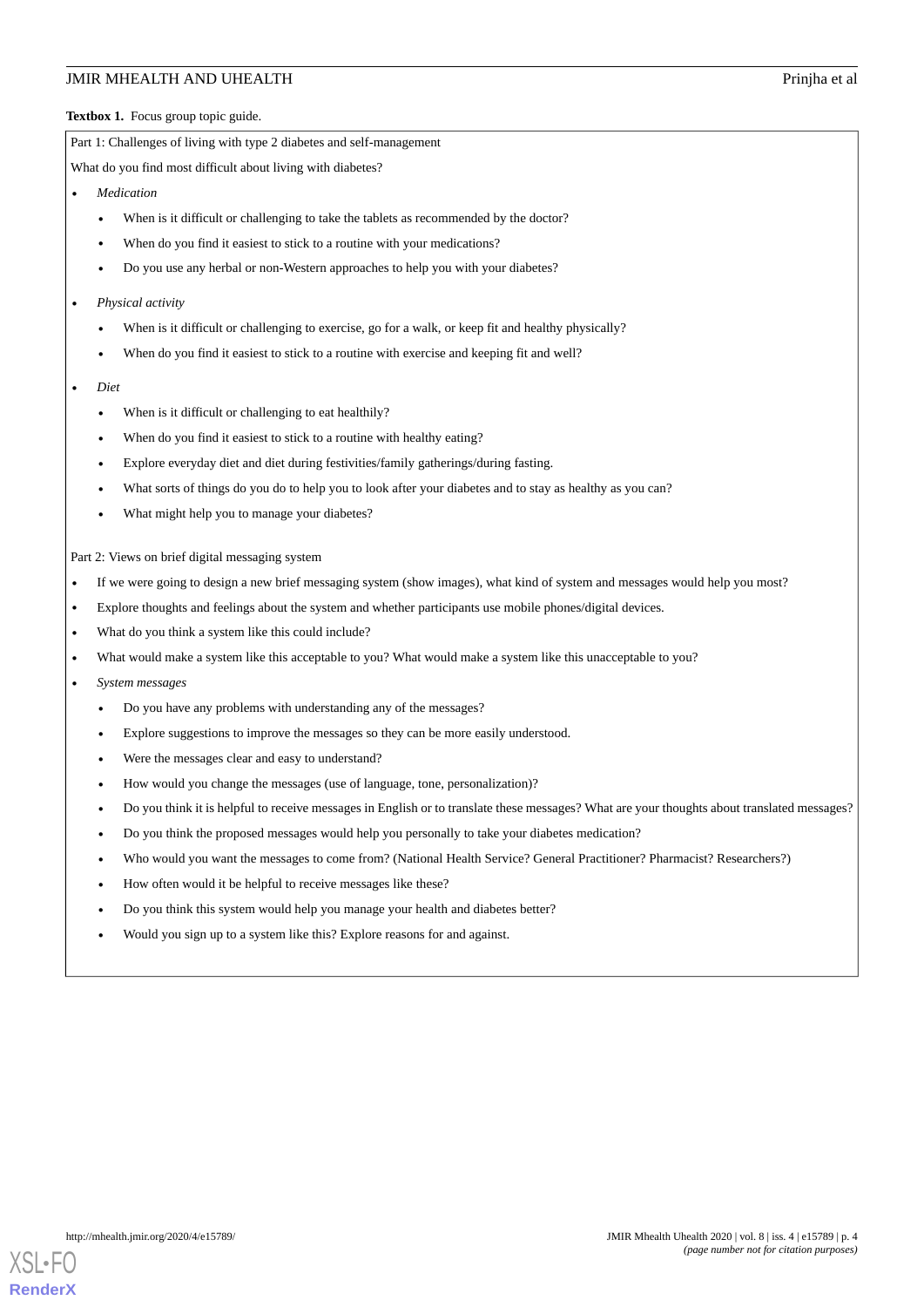#### JMIR MHEALTH AND UHEALTH **AND** SUBSETED AS A 2000 FOR THE PRINCIPLE PRINCIPLE PRINCIPLE PRINCIPLE PRINCIPLE PRINCIPLE PRINCIPLE PRINCIPLE PRINCIPLE PRINCIPLE PRINCIPLE PRINCIPLE PRINCIPLE PRINCIPLE PRINCIPLE PRINCIPLE PRIN

<span id="page-4-0"></span>**Figure 1.** Examples of messages from the Support Through Mobile Messaging and Digital Health Technology for Diabetes system.



#### **Data Analysis**

Discussions were conducted in Punjabi, Bengali, Sylheti, Urdu, Hindi, and English. They were audio-recorded, and translated and transcribed verbatim by SP or a professional transcriber. SP conducted the initial thematic analysis [[58\]](#page-12-15), coding inductively for main themes using a qualitative software package (NVivo, QSR International Pty Ltd, Melbourne, Australia, Version 12, 2018) [\[59](#page-12-16)]. Transcripts were then independently coded by NN. All four research team members (SP, RC, NN, and AF) discussed the data and themes, and finalized themes using a consensus process. Discrepancies were resolved and agreed by consensus.

## *Results*

A total of 67 participants (including four carers) were recruited from some of the largest South Asian communities in the United Kingdom: Indian Punjabi Sikh, Pakistani Muslim, Indian Gujarati Hindu, Bangladeshi Muslim, and Indian Gujarati Muslim. Participants ranged in age from 18 to 84 years and

included first- and second-generation South Asians. Four groups were mixed and four were single sex; groups ranged in size from  $n=5$  to  $n=12$  [\(Table 1\)](#page-5-0).

Users and nonusers of digital devices discussed a range of challenges in terms of DSM and suggested a number of potential ways that SMS messages could help. Views ranged from those who felt that such a system would be a very useful addition to supporting existing self-management endeavors to those who stated that they would not use SMSs as they rarely used digital devices at all, including mobile phones. Users of digital devices discussed not only their own needs and preferences relating to the system but also their views and perceptions of what would be helpful for nonusers in their families and communities. Likewise, nonusers discussed their preferences and how family members who were users of digital technologies could help them. Five main themes were identified from the data, relating to system content and usability: (1) message content and design features, (2) language preferences, (3) family involvement, (4) different digital formats for different groups, and (5) face-to-face groups for those who do not use digital devices [\(Multimedia](#page-9-0) [Appendix 1\)](#page-9-0).

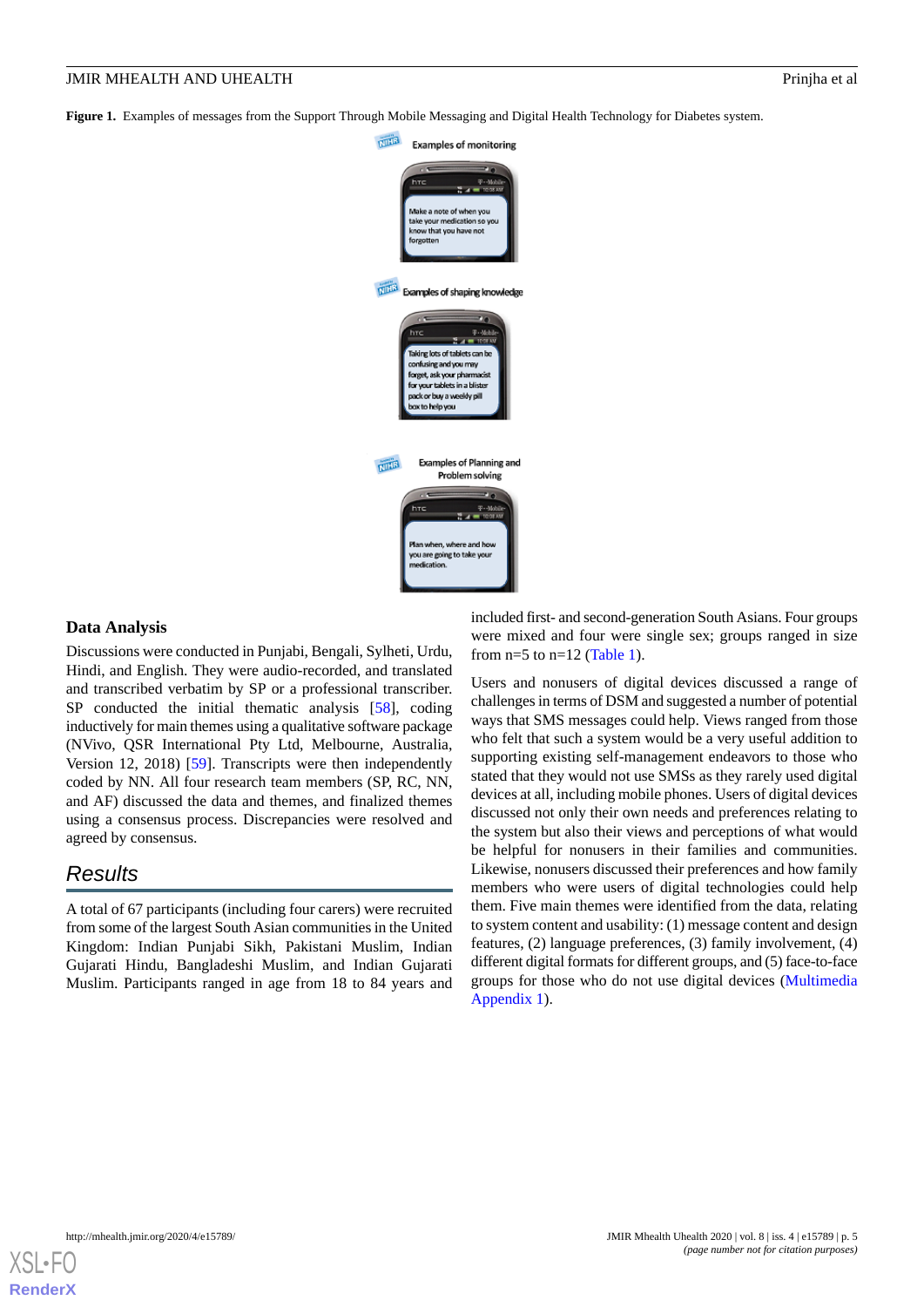## JMIR MHEALTH AND UHEALTH **AND** SUBSETED AS A 2000 FOR THE PRINCIPLE PRINCIPLE ASSESSED.

<span id="page-5-0"></span>Table 1. Focus group composition and participant demographics (N=67).

| Language/cultural group         | Participants <sup>a</sup> , n | Male <sup>b</sup> , n | Female <sup>c</sup> , n | Age range (years) | Country of birth (number of participants)                                                                                                                                                        |
|---------------------------------|-------------------------------|-----------------------|-------------------------|-------------------|--------------------------------------------------------------------------------------------------------------------------------------------------------------------------------------------------|
| Punjabi Sikh men and women      | 11                            | 5                     | 6                       | 47-78             | India $(11)$<br>$\bullet$                                                                                                                                                                        |
| Bangladeshi Muslim men          | 11                            | 11                    | $\mathbf{0}$            | $41 - 81$         | Bangladesh (10) United Kingdom (1)<br>$\bullet$                                                                                                                                                  |
| Pakistani Muslim men and women  | $\overline{7}$                | 3                     | $\overline{4}$          | 39-66             | Pakistan (3)<br>$\bullet$<br>India $(1)$<br>$\bullet$<br>Bangladesh (1)<br>Malawi (1)<br>٠<br>Mozambique (1)<br>$\bullet$                                                                        |
| Gujarati Hindu men and women    | 8                             | $\overline{4}$        | $\overline{4}$          | 56-84             | India $(4)$<br>$\bullet$<br>Kenya (2)<br>Uganda $(1)$<br>Trinidad (1)                                                                                                                            |
| South Asian women               | 12                            | $\overline{0}$        | 12                      | 18-71             | Bangladesh (3)<br>$\bullet$<br>Pakistan (3)<br>$\bullet$<br>India $(2)$<br>$\bullet$<br>Sri Lanka (1)<br>$\bullet$<br>Uganda $(1)$<br>$\bullet$<br>Malawi (1)<br>$\bullet$<br>United Kingdom (1) |
| Bangladeshi Muslim women        | 7                             | $\overline{0}$        | 7                       | $34 - 45$         | Bangladesh (7)<br>٠                                                                                                                                                                              |
| Gujarati Muslim men             | 5                             | 5                     | $\boldsymbol{0}$        | 50-75             | India $(4)$<br>Malawi (1)<br>$\bullet$                                                                                                                                                           |
| Younger people aged 18-45 years | 6                             | $\mathbf{1}$          | 5                       | 28-47             | Bangladesh (6)<br>٠                                                                                                                                                                              |

 $a$ Total=67.

 $<sup>b</sup>$ Total=29.</sup>

 $\text{Total}=38$ .

### **Message Content and Design Features**

Participants who used mobile phones or other digital devices were positive about receiving short messages about diabetes medication and the importance of taking medicines. However, they felt strongly that a messaging service should help support all aspects of self-management and not only medication adherence ([Textbox 2\)](#page-6-0).

The content of messages was a common theme, with many people discussing the kinds of messages that they would like to receive. Medication-related messages that they wanted included: information about diabetes symptoms, side effects, the risks associated with not taking medicines, the long-term effects of medications on kidney health, whether tablets should be taken before or after food, routine blood tests, and how to improve glycemic control. Participants expressed strong interest in messages that addressed unmet information needs, particularly about diet and physical activity, including messages about South Asian foods, portion sizes, and fasting. Participants also expressed a need for information about stress and stress management, natural and complementary approaches used in the United Kingdom and South Asia, and "reversing" diabetes:

*In my opinion some kind of a diet plan should be introduced showing, for example, if you eat this amount of food in the morning, and in the afternoon one small bowl of lentils and one chapatti for example... If there was a diet plan, we could look at it and follow it. That would help.... When you go to see your doctor, they could show you that this is a plate and this is the portion size that should fill this plate....But these diet plans and portion sizes don't exist for Punjabi diets. They don't exist for our diets and foods.* [53-year-old Punjabi Sikh female]

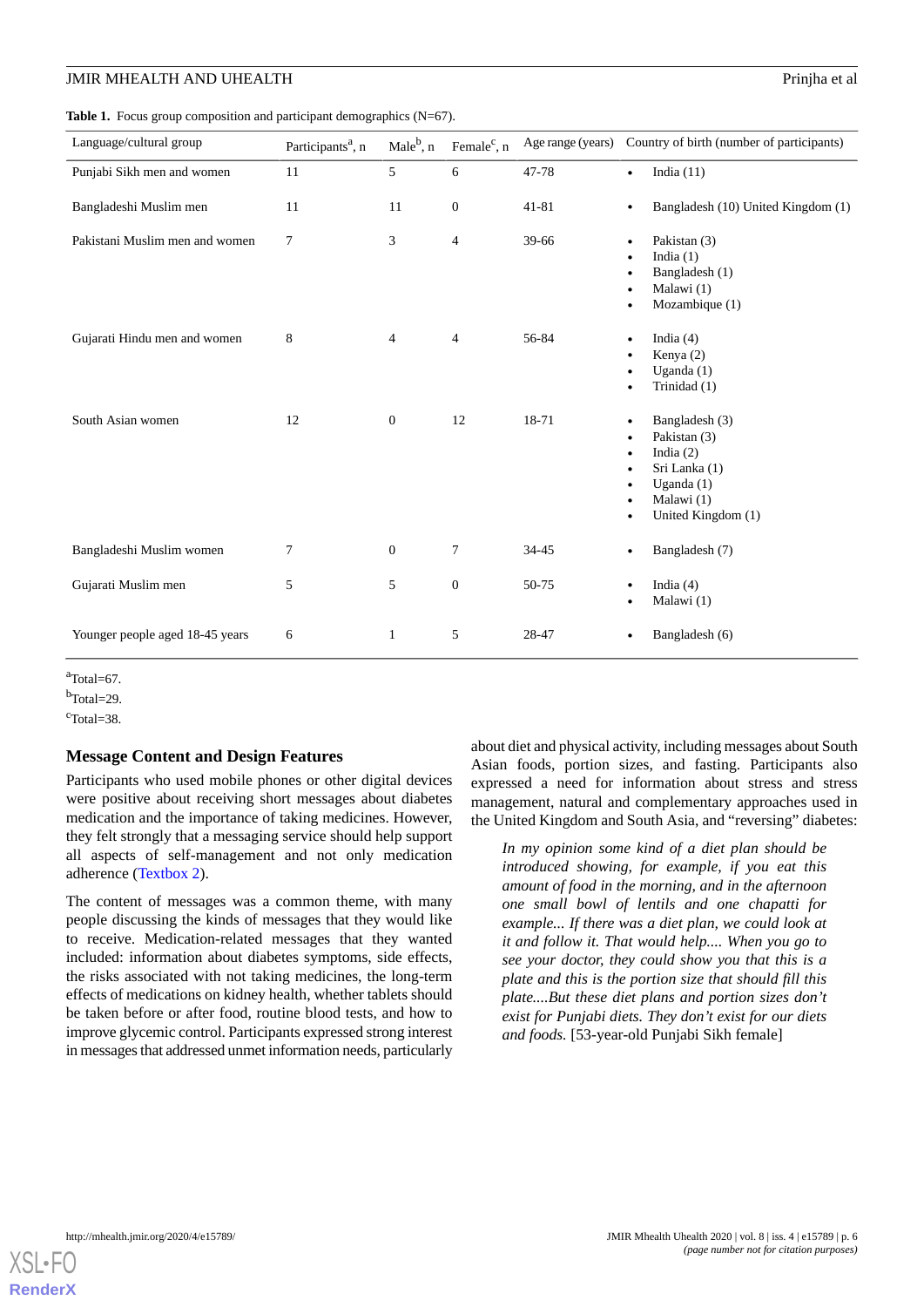#### JMIR MHEALTH AND UHEALTH **AND** SUBSETED AS A 2000 FOR THE PRINCIPLE PRINCIPLE PRINCIPLE PRINCIPLE PRINCIPLE PRINCIPLE PRINCIPLE PRINCIPLE PRINCIPLE PRINCIPLE PRINCIPLE PRINCIPLE PRINCIPLE PRINCIPLE PRINCIPLE PRINCIPLE PRIN

<span id="page-6-0"></span>Textbox 2. Patients' preferences for message content.

#### *General information*

- *Medication-related information*
	- Diabetes symptoms
	- Side effects
	- Risks associated with not taking medicines
	- Long-term effects of medications on kidney health
	- Whether tablets should be taken before or after food
	- Routine blood tests
	- New medications for diabetes
	- How to improve glycemic control
	- Why some people have to take tablets as well as insulin to manage diabetes?
- *Information about diet*
	- Healthy eating
	- Portion sizes
	- Sugar content in foods including fruits (eg, mangoes and bananas)
	- Dietary guidelines
	- Effects of commonly consumed foods on blood sugar levels
- *Information about physical activity*
	- Recommendations for walking
	- Exercises for people unable to walk because of disability (eg, exercises they could do while sitting)
- *Other information to support self-management*
	- Stress and stress management
	- "Reversing" diabetes
	- Information about current research
	- New research findings
	- Details of local diabetes-related events such as talks and discussions

*Information relating to South Asian culture and self-management*

- Healthy South Asian diets
- Effects of South Asian foods on blood sugar levels (eg, rice, chapatti, and different types of chapatti flour)
- South Asian diet plans and portion sizes
- Herbs and spices that may have health benefits (eg, turmeric, cinnamon, fennel, and neem)
- Health benefits of honey and dates
- Natural and complementary approaches used in the United Kingdom and South Asia
- Fasting and safe medicine taking
- Medicine taking when traveling to South Asia
- Local women-only gyms and swimming classes
- Details of local diabetes-related events for South Asian communities

Participants also discussed system design features, with views varying vastly and little consensus. In terms of the frequency of messages, views ranged from participants who preferred to have messages daily to those who wanted them weekly, fortnightly,

being used to those who did not want this. Messages sent by

or monthly. Views on the personalization of messages varied between those who were in favor of having their first name

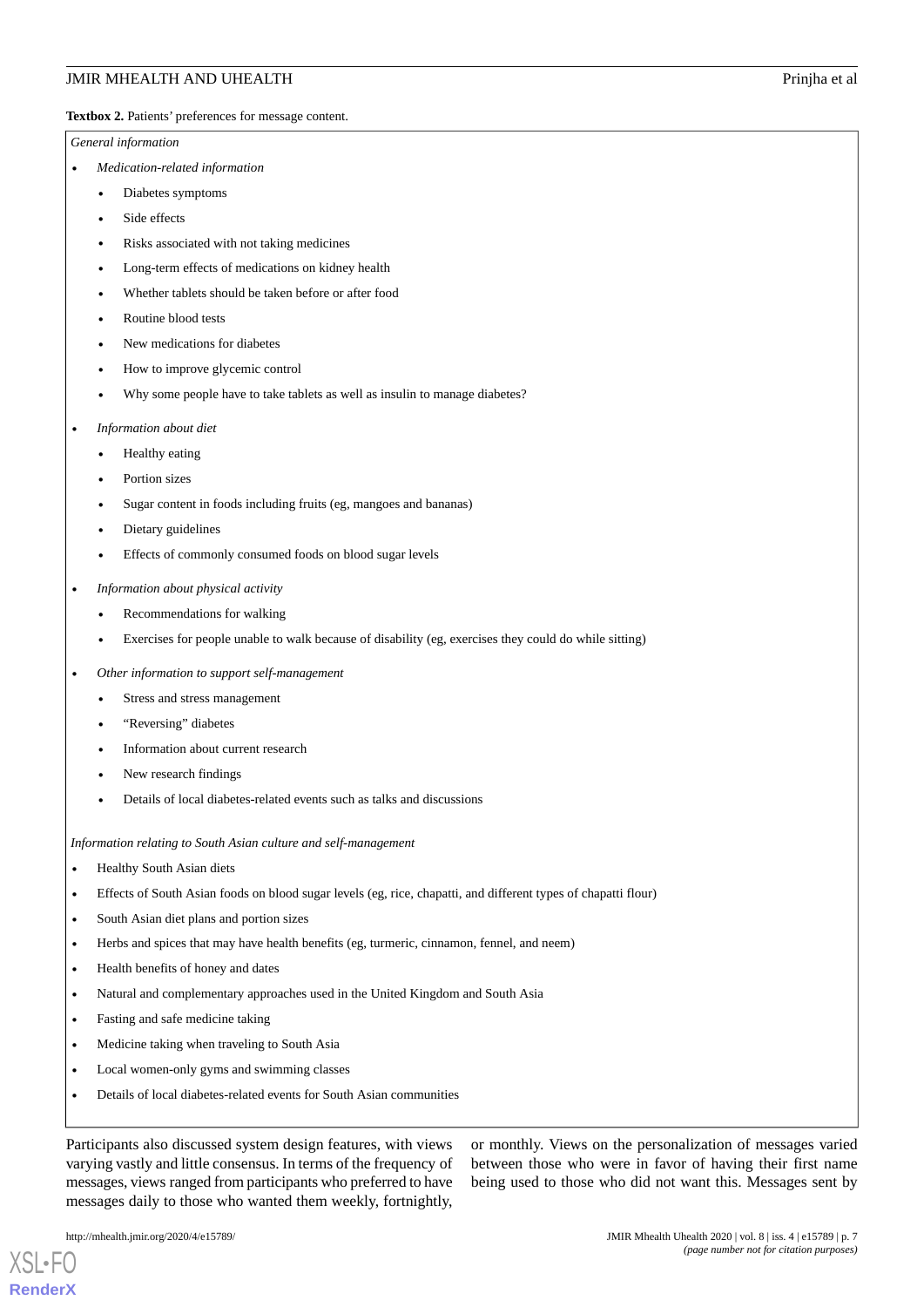general practitioners (GPs) or researchers were seen to be credible and trustworthy:

*If we're going to get too many of these messages, people are just going to ignore them...[...]* [58-year-old man, Gujarati Hindu focus group]

*That was what I was suggesting, that if you get too many of them you don't even look at it. Yeah, [then] they're a sheer waste of effort and time.* [69-year-old man, Gujarati Hindu focus group]

#### **Language Preferences**

Participants felt that messages in English would be acceptable as "everyone understands English" and that those who spoke no or little English could receive help to translate messages from their children, often providing examples of a son or daughter who could help in these situations. Several who preferred messages in English noted that the written version of some South Asian languages might be too formal and difficult for most people to understand, that some dialects have no written form, and that many people who spoke a South Asian language could not always read or write it. Some younger participants who spoke little English (and had recently migrated to the United Kingdom) believed that receiving SMS text messages in English might help them to improve their English and that Google Translate could be used when needed:

*If it is translated into Bengali we will not learn English as we have an alternative.* [34-year-old Bangladeshi Muslim woman]

*This is a very good point actually i.e. if it is said in our respective language, then the motivation to learn English would decrease because we will find whatever it is we want, so we probably won't learn.* [47-year-old Bangladeshi Muslim man]

The translation of short messages into South Asian languages was seen as a possible option to consider only if resources were available. Some participants felt that while multi-language options would provide choice and should perhaps be ideally available, these options were unnecessary given how brief the messages were and quick and easy for family members to translate for patients unable to read them:

*English is okay, it's just information [laughs]. [If you don't read English] you'd show someone else briefly to tell you that's what it says about diabetes. It's easy, and that's it, finish.* [50-year-old Gujarati Muslim man]

#### **Family Involvement**

Family involvement, key for participants—particularly those unable to communicate well or fluently in English—was a theme discussed in all focus groups. This included the role of young and adult children in helping patients to self-care, and the support of spouses and carers. Participants often discussed how family members (eg, spouses) reminded the patient to take medications, cooked healthier meals since their diagnosis, and made or attended GP appointments with them. One participant, a 66-year-old Pakistani Muslim man, noted that his wife reminded him to take his medications, helped him watch his

diet, and that messages should be sent to her phone rather than his. Another stated that messages for his father's physiotherapy appointments were already being sent to his phone because his father was unable to read them. He, like others, felt that brief messages about T2D should be sent to family members when the patient did not use or have a mobile phone, or was unable to read English, as family members could translate or explain messages to the patient:

*For instance, my dad, he has physiotherapy appointments. My dad had a fall, but sending a text message to my dad is not good. Okay. So I have given them my number. So I get the message...I take him for his physiotherapy appointment.* [47-year-old Bangladeshi Muslim man]

#### **Different Digital Formats for Different Groups**

Although younger people generally engaged more readily with digital devices than their older counterparts, participants felt that messages in different formats could enable all members of their communities to benefit from text messages, noting the diversity within families and communities in terms of education and fluency in English. Discussions around different formats for different groups included SMS text messages in English for those who could read and understand them, audio messages in English for those who could understand but not read English, possibly audio messages in South Asian languages for those who required this, and illustrations or images to help those unable to read English or a South Asian language or dialect.

M1: *What should we do for those who are not educated and cannot read or write?*

M7: *We can send messages via Whatsapp.*

M1: *Do you mean send images via Whatsapp?*

M7: *Images or recorded messages [...]*

M6: *Images, animations.*

[M1: 47-year-old; M7: 41-year-old; M6: 46-year-old; Bangladeshi Muslim men's focus group]

## **Face-to-Face Groups for Those Who Do Not Use Digital Devices**

Information provision was seen as essential for good DSM, but participants felt that it was not reaching all sections of their communities. They emphasized that not everyone, particularly older patients, had a mobile phone: "Older people don't even have mobile phones," carry them on their person, or charge them regularly. Two suggestions were offered in these cases: (1) sending messages to other family members who were involved in their care and (2) face-to-face meetings as an opportunity for people to share information and learn from one another, or preferably with a health professional present to answer questions.

Participants felt that, although an mHealth short messaging system could be helpful for people who "understand how to use a mobile phone" or other digital devices, face-to-face groups would be more helpful for those who did not. Some participants also felt that face-to-face groups would be helpful for those who

```
XSI - F(RenderX
```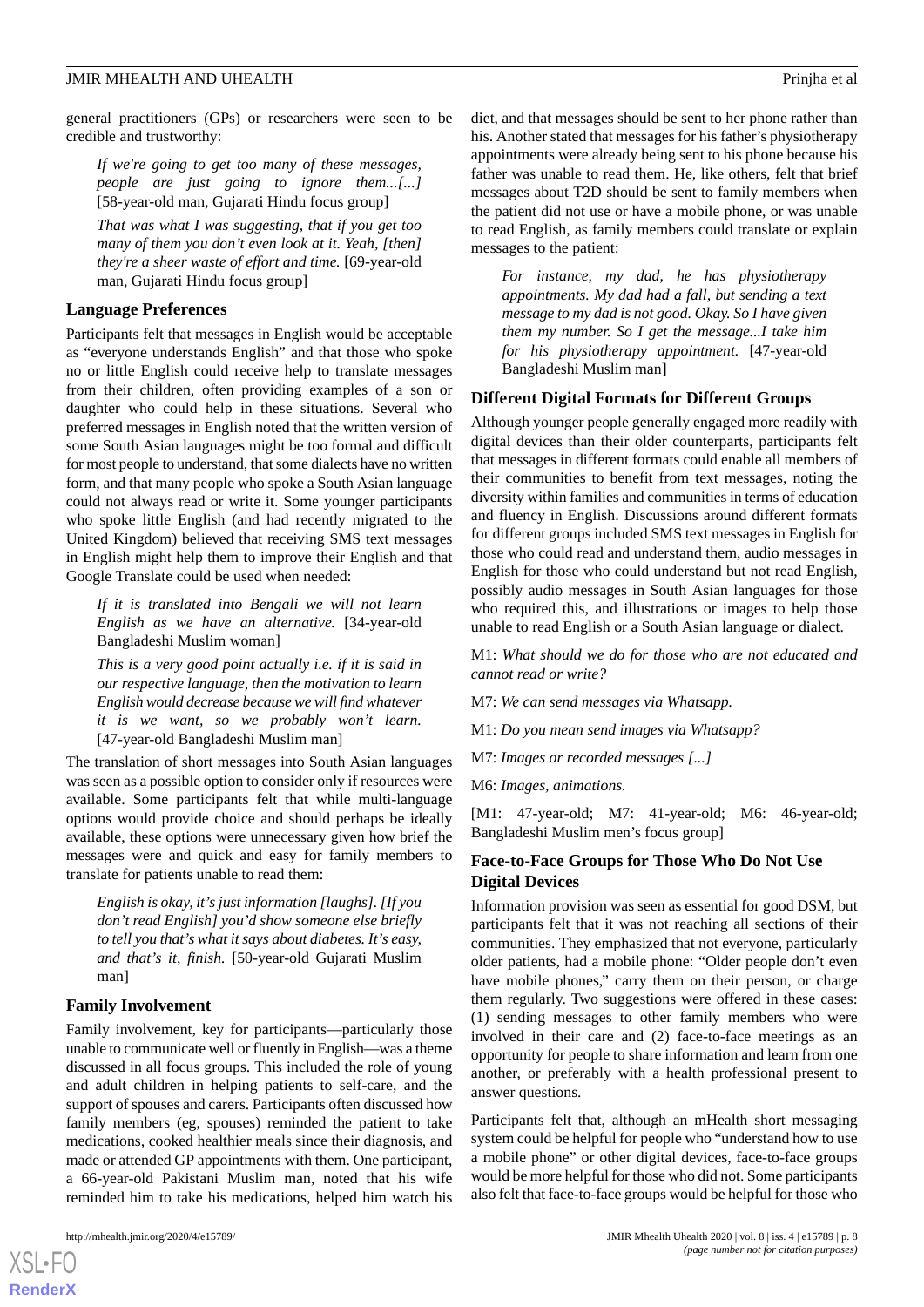could not rely on their children to help them translate SMS text messages, noting that their children were often busy with their own lives. "Human contact" with health professionals and other patients was also seen as important, particularly in the context of receiving information:

*I have come here twice and have informed others about what I learned here. They are all interested in joining. We can learn many things about the disease from which we are suffering. I am giving my opinion, like Mr X has said. When many people are involved in the discussion we can learn from them, like this son who has talked about many issues beautifully...If places are available, then I think it will be good for everyone...It will be better if a GP or doctor is present.* [81-year-old Bangladeshi Muslim man]

Other suggestions for disseminating message content included having educational programs or short adverts on South Asian television channels. Participants in the Bangladeshi Muslim men's focus group stated that most Bangladeshi Muslim households in Leicester had audio receivers through which prayers and sermons from the local mosques were delivered. They felt that information about diabetes could be disseminated by faith leaders in local mosques and via the audio receivers to family members at home.

## *Discussion*

#### **Comparison With Prior Work**

This is the first study exploring British South Asian views of a digital health intervention for patients with T2D. Our focus groups included a diverse sample, including the "seldom heard" views of people unable to speak in English, some of whom were also unable to write in English or a South Asian language.

Previous research into the perspectives of British South Asians with T2D has focused on experiences of, and barriers and facilitators to, DSM, but to date no research has explored the views of British South Asian people in relation to digital health interventions to support DSM. Our findings corroborate those of the HeLP-Diabetes study, guided by the Corbin and Strauss framework [[60\]](#page-12-17), where the features of digital health interventions desired by the general population included specific content relating to diabetes, reliable, accessible dietary advice, and guidance on emotional management [\[61](#page-12-18)]. Corbin and Strauss [\[60](#page-12-17)] discussed three types of work involved in living with and managing chronic illness: illness work, everyday life work, and biographical work. Illness-related work—that of managing symptoms, diagnosis, medications, and crises—differs from everyday life work, which includes managing everyday living, emotions, and relationships. Biographical work is the work that is done to find meaning from the condition and life experience in light of the disruptions to a person's biographical narrative caused by chronic illness. For our participants, having messages that helped with illness-related work and everyday life work was of most importance in terms of DSM. Future DSM interventions aimed at South Asian populations could consider including culturally relevant information to support this "work" that people living with diabetes undertake in their everyday lives, such as information about the health benefits

of different South Asian foods and diets, healthy portion sizes, fasting, and different kinds of physical activity.

The cultural adaptation of SMS text message interventions has generally included language translation, so that health messages reflect health beliefs, norms, and social practices [[62\]](#page-12-19). However, there is little evidence to support the effectiveness and desirability of cultural adaptation of such interventions and a lack of research into the cultural appropriateness of messages [[9\]](#page-10-8). Although a culturally adapted SMS has never been trialed in the United Kingdom, culturally adapted health promotion interventions aimed at British South Asians have shown only moderate effect and were inconclusive in demonstrating cost effectiveness [\[33](#page-11-12)]. None of these interventions involved head-to-head comparisons with interventions aimed at the general population. Study materials included adaptation into South Asian languages, which researchers state is challenging, time-consuming, costly, and not just a process of linguistic translation [\[63](#page-12-20)]. Participants in our study felt that messages delivered in South Asian languages were not essential or necessary for a short messaging intervention in which messages were less than 160 characters.

Previously adapted health promotion interventions for British South Asians with T2D have emphasized the importance of family involvement because of the strong cultural emphasis on family life. In a lifestyle intervention on weight change in British South Asian people at high risk of T2D, families rather than individuals were randomized in the trial. However, researchers working on the trial were unable to recruit family volunteers for many families, concluding that the added value of family involvement remains to be explored [[64\]](#page-13-0). Our participants were positive about the involvement of family members or carers possibly because very little would be required of them to translate short messages. Recent work in intervention development recommends putting the needs and wants of end users at the heart of any intervention [\[50](#page-12-7)], highlighting that interventions that can be well integrated into everyday life and health care routines, that are easy to use, compatible with patients' existing skills, and that do not significantly disrupt patients' lives are more likely to lead to successful implementation [[65\]](#page-13-1). Interventions aimed at South Asian populations may also need to consider these design aspects in relation to family and carers too.

A range of factors need to be considered when culturally adapting a digital health intervention, including levels of mobile phone or technology use. Access to smartphones can be influenced by various factors, including age, gender, education, and affordability [\[27](#page-11-6)]. It is also important to consider the power dynamics that determine different groups'access to technologies [[26\]](#page-11-5) and how health inequalities may be created or perpetuated. A study of the use of electronic health among patients in Norway with type 1 and T2D found a strong association between a high level of education and the use of search engines but no educational differences for the use of apps, social media, and video services, indicating that adequate communication strategies for audiences with varying education levels should be a focus in efforts to reduce health inequalities in health outcomes [\[66](#page-13-2)]. As our participants suggested—users and nonusers alike—different digital formats for different groups

```
XSL•FO
RenderX
```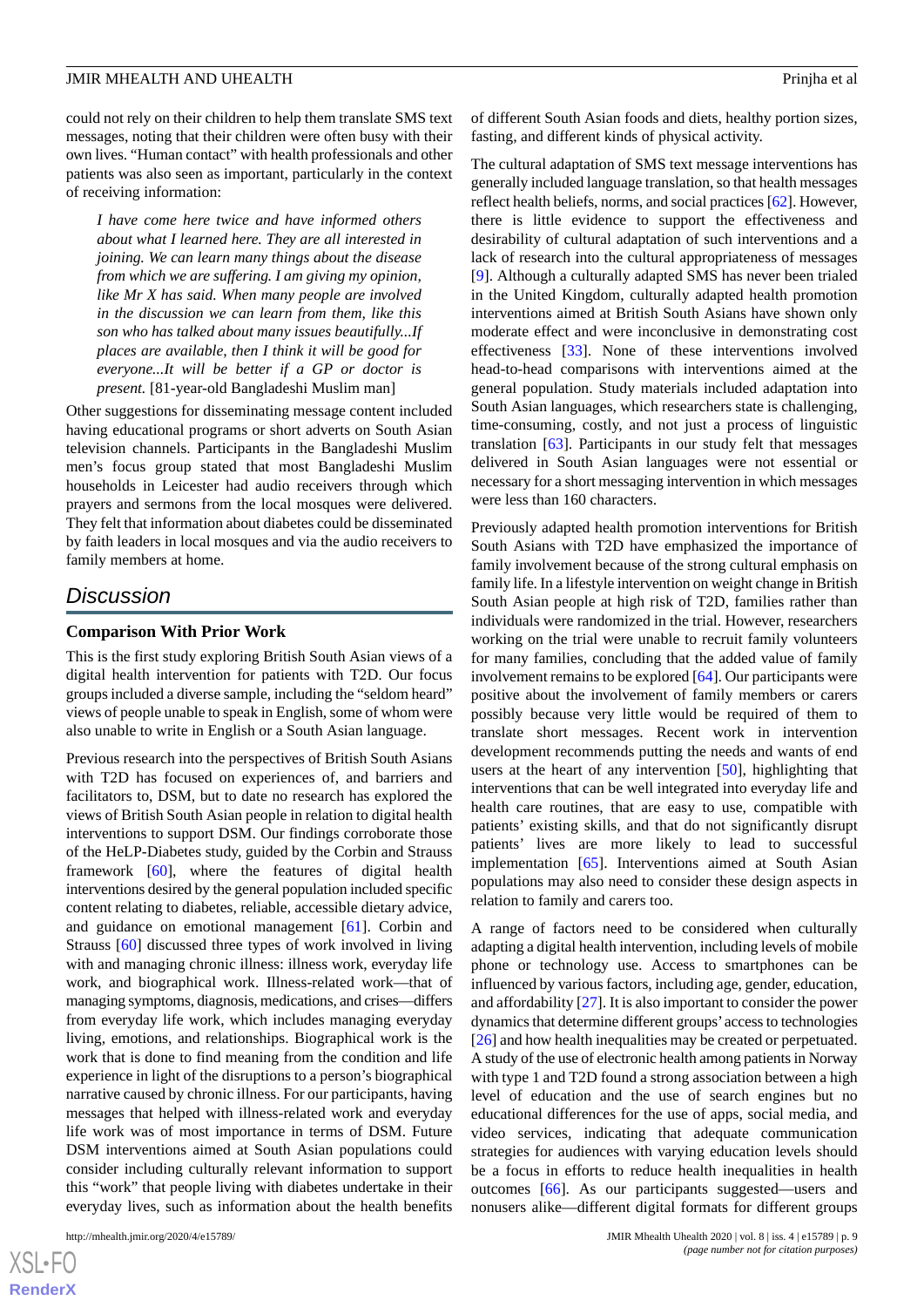have to be considered when thinking about the needs of heterogeneous populations with varied levels of literacy and education, as well as addressing the needs of family and community members who do not use digital devices, such as face-to-face meetings.

Our formative research sheds light on the varied needs of British South Asian patients in relation to short messages to support DSM. These findings are consistent with those from focus groups and interviews that we conducted separately with the general population, where participants also expressed a preference for message content that addressed all aspects of DSM and not just medication adherence [[67\]](#page-13-3). This suggests that an mHealth SMS designed for the general population, such as the SuMMiT-D system, can be acceptable and relevant to UK South Asian populations but may need to include additional content with culturally adapted messages about South Asian foods, natural and herbal approaches used in the United Kingdom and South Asia, safe medicine taking when fasting, and exercise in women-only groups—messages that can be available to those who opt to receive them from a system that can provide individual choice. Other design implications worth considering include using images and audio messages for patients unable to read message content in English, as suggested by our participants. There is limited evidence of the extent to which culturally adapted messages might lead to specific changes in behavior, but they are likely to enhance engagement with the wider intervention. Exploring the views of British South Asian patients on an SMS aimed at the general UK population is important in maximizing the potential of such an intervention. Although head-to-head comparisons of adapted and nonadapted interventions are rare, our qualitative data with British South Asian communities and the general population suggest that formative work comparisons can yield helpful insights into which interventions need to be culturally adapted, why, and what this might involve. Future research should explore how

best to codesign and test culturally adapted messages that could be incorporated into a general digital messaging system aimed at all UK patients with T2D.

#### **Limitations**

The study was exploratory and, although it included some family/carer views, focus groups specifically with families would shed further light into their views on receiving short messages and translating these for patients. Although our sample included a diverse range of views, fewer second generation and no third generation participants took part in the study, people who may have had further ideas about system content and usability. As family/carers, third generation British South Asians could shed further light into the translating/explaining of message content to first- or second-generation family members (eg, to grandparents). As young patients, they may have differing views about the need for messages on, for example, South Asian foods and diets. As regular users of the internet, they may also feel that they have access to all the information that they need and have no need for short digital messages. The focus groups were held during the day. Evening focus groups might have encouraged more second and third generation people to attend, potentially a more convenient time for those in full-time education and employment.

## **Conclusions**

An mHealth short messaging intervention that addresses all aspects of DSM is more relevant and acceptable to British South Asian people with T2D than one that focuses only on medication adherence. For such an intervention to meet the needs of UK South Asian populations, it may also have to include culturally relevant messages sent to those who opt to receive them. It is equally important to consider how to disseminate message content to patients who do not use digital devices to help reduce health inequalities, including face-to-face groups.

## **Acknowledgments**

This study was funded by the National Institute for Health Research (NIHR; Programme Grants for Applied Research programme [RP-PG-1214-20003]). The views expressed are those of the authors and not necessarily those of the NIHR or the Department of Health and Social Care. AF is an NIHR Senior Investigator and receives funding from the NIHR Oxford Biomedical Research Centre. The authors would like to thank the participants who took part in this study, Nasima Miah who helped with the recruitment and cofacilitation of focus groups, and Ebrahim Ali for cofacilitating two focus groups. They would also like to thank the CBMEH, University of Leicester, Diabetes Research Centre, for their support with this work. They also thank their reviewers for their helpful comments.

## **Authors' Contributions**

<span id="page-9-0"></span>AF, RC, and SP designed the focus group study, and SP facilitated the focus groups. Transcripts were coded by SP and NN. Drafting the manuscript was led by SP, with all other authors contributing comments and reflections, and approving the final version.

### **Conflicts of Interest**

None declared.

#### **Multimedia Appendix 1**

Participants' quotes about system content and usability. [[DOCX File , 19 KB](https://jmir.org/api/download?alt_name=mhealth_v8i4e15789_app1.docx&filename=168db51448dfcaf6240080b41c3f1a23.docx)-[Multimedia Appendix 1\]](https://jmir.org/api/download?alt_name=mhealth_v8i4e15789_app1.docx&filename=168db51448dfcaf6240080b41c3f1a23.docx)



**[RenderX](http://www.renderx.com/)**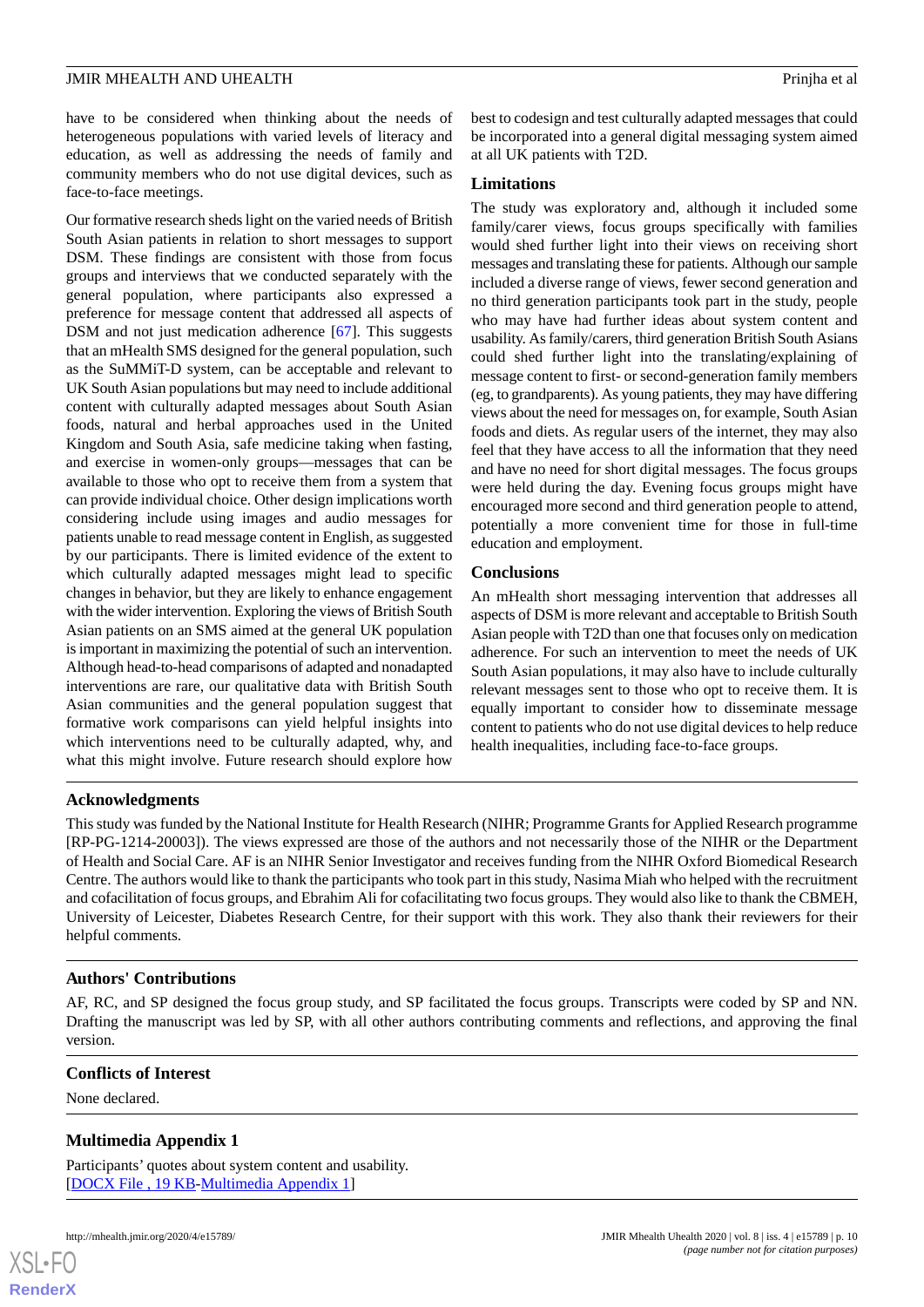## JMIR MHEALTH AND UHEALTH

## **References**

- <span id="page-10-0"></span>1. International Diabetes Federation. IDF Diabetes Atlas 9th Edition 2019. Brussels, Belgium: International Diabetes Federation; 2019. URL: <https://www.diabetesatlas.org/en/> [accessed 2020-02-11]
- <span id="page-10-1"></span>2. Sohal T, Sohal P, King-Shier KM, Khan NA. Barriers and facilitators for type-2 diabetes management in South Asians: a systematic review. PLoS One 2015;10(9):e0136202 [[FREE Full text](http://dx.plos.org/10.1371/journal.pone.0136202)] [doi: [10.1371/journal.pone.0136202](http://dx.doi.org/10.1371/journal.pone.0136202)] [Medline: [26383535](http://www.ncbi.nlm.nih.gov/entrez/query.fcgi?cmd=Retrieve&db=PubMed&list_uids=26383535&dopt=Abstract)]
- <span id="page-10-3"></span><span id="page-10-2"></span>3. Khan NA, Wang H, Anand S, Jin Y, Campbell NR, Pilote L, et al. Ethnicity and sex affect diabetes incidence and outcomes. Diabetes Care 2011 Jan;34(1):96-101 [[FREE Full text](http://europepmc.org/abstract/MED/20978094)] [doi: [10.2337/dc10-0865](http://dx.doi.org/10.2337/dc10-0865)] [Medline: [20978094](http://www.ncbi.nlm.nih.gov/entrez/query.fcgi?cmd=Retrieve&db=PubMed&list_uids=20978094&dopt=Abstract)]
- <span id="page-10-4"></span>4. Forouhi NG, Sattar N, Tillin T, McKeigue PM, Chaturvedi N. Do known risk factors explain the higher coronary heart disease mortality in South Asian compared with European men? Prospective follow-up of the Southall and Brent studies, UK. Diabetologia 2006 Nov;49(11):2580-2588. [doi: [10.1007/s00125-006-0393-2\]](http://dx.doi.org/10.1007/s00125-006-0393-2) [Medline: [16972045\]](http://www.ncbi.nlm.nih.gov/entrez/query.fcgi?cmd=Retrieve&db=PubMed&list_uids=16972045&dopt=Abstract)
- <span id="page-10-5"></span>5. Gov.UK. 2018. Population of England and Wales URL: [https://www.ethnicity-facts-figures.service.gov.uk/](https://www.ethnicity-facts-figures.service.gov.uk/uk-population-by-ethnicity/national-and-regional-populations/population-of-england-and-wales/latest#main-facts-and-figures) [uk-population-by-ethnicity/national-and-regional-populations/population-of-england-and-wales/latest#main-facts-and-figures](https://www.ethnicity-facts-figures.service.gov.uk/uk-population-by-ethnicity/national-and-regional-populations/population-of-england-and-wales/latest#main-facts-and-figures) [accessed 2020-01-27]
- <span id="page-10-6"></span>6. Hills AP, Arena R, Khunti K, Yajnik CS, Jayawardena R, Henry CJ, et al. Epidemiology and determinants of type 2 diabetes in south Asia. Lancet Diabetes Endocrinol 2018 Dec;6(12):966-978. [doi: [10.1016/S2213-8587\(18\)30204-3](http://dx.doi.org/10.1016/S2213-8587(18)30204-3)] [Medline: [30287102](http://www.ncbi.nlm.nih.gov/entrez/query.fcgi?cmd=Retrieve&db=PubMed&list_uids=30287102&dopt=Abstract)]
- <span id="page-10-7"></span>7. Bailey TS, Zisser HC, Garg SK. Reduction in hemoglobin A1C with real-time continuous glucose monitoring: results from a 12-week observational study. Diabetes Technol Ther 2007 Jun;9(3):203-210. [doi: [10.1089/dia.2007.0205\]](http://dx.doi.org/10.1089/dia.2007.0205) [Medline: [17561790](http://www.ncbi.nlm.nih.gov/entrez/query.fcgi?cmd=Retrieve&db=PubMed&list_uids=17561790&dopt=Abstract)]
- <span id="page-10-8"></span>8. Macisaac RJ, Jerums G. Intensive glucose control and cardiovascular outcomes in type 2 diabetes. Heart Lung Circ 2011 Oct;20(10):647-654. [doi: [10.1016/j.hlc.2010.07.013](http://dx.doi.org/10.1016/j.hlc.2010.07.013)] [Medline: [20807681\]](http://www.ncbi.nlm.nih.gov/entrez/query.fcgi?cmd=Retrieve&db=PubMed&list_uids=20807681&dopt=Abstract)
- <span id="page-10-9"></span>9. Dobson R, Whittaker R, Jiang Y, Shepherd M, Maddison R, Carter K, et al. Text message-based diabetes self-management support (SMS4BG): study protocol for a randomised controlled trial. Trials 2016 Apr 2:17:179 [[FREE Full text](https://trialsjournal.biomedcentral.com/articles/10.1186/s13063-016-1305-5)] [doi: [10.1186/s13063-016-1305-5\]](http://dx.doi.org/10.1186/s13063-016-1305-5) [Medline: [27039300](http://www.ncbi.nlm.nih.gov/entrez/query.fcgi?cmd=Retrieve&db=PubMed&list_uids=27039300&dopt=Abstract)]
- <span id="page-10-10"></span>10. Gatwood J, Balkrishnan R, Erickson SR, An LC, Piette JD, Farris KB. The impact of tailored text messages on health beliefs and medication adherence in adults with diabetes: A randomized pilot study. Res Social Adm Pharm 2016;12(1):130-140. [doi: [10.1016/j.sapharm.2015.04.007](http://dx.doi.org/10.1016/j.sapharm.2015.04.007)] [Medline: [25980582](http://www.ncbi.nlm.nih.gov/entrez/query.fcgi?cmd=Retrieve&db=PubMed&list_uids=25980582&dopt=Abstract)]
- <span id="page-10-11"></span>11. Farmer AJ, McSharry J, Rowbotham S, McGowan L, Ricci-Cabello I, French DP. Effects of interventions promoting monitoring of medication use and brief messaging on medication adherence for people with Type 2 diabetes: a systematic review of randomized trials. Diabet Med 2015 Oct 15;33(5):565-579. [doi: [10.1111/dme.12987\]](http://dx.doi.org/10.1111/dme.12987) [Medline: [26470750](http://www.ncbi.nlm.nih.gov/entrez/query.fcgi?cmd=Retrieve&db=PubMed&list_uids=26470750&dopt=Abstract)]
- <span id="page-10-12"></span>12. Ramachandran A, Kumar R, Nanditha A, Raghavan A, Snehalatha C, Krishnamoorthy S, et al. mDiabetes initiative using text messages to improve lifestyle and health-seeking behaviour in India. BMJ Innov 2018;4(4):155-162. [doi: [10.1136/bmjinnov-2017-000265\]](http://dx.doi.org/10.1136/bmjinnov-2017-000265)
- <span id="page-10-13"></span>13. Bobrow K, Farmer AJ, Springer D, Shanyinde M, Yu L, Brennan T, et al. Mobile phone text messages to support treatment adherence in adults with high blood pressure (SMS-Text Adherence Support [StAR]): a single-blind, randomized trial. Circulation 2016 Feb 9;133(6):592-600 [\[FREE Full text\]](http://europepmc.org/abstract/MED/26769742) [doi: [10.1161/CIRCULATIONAHA.115.017530](http://dx.doi.org/10.1161/CIRCULATIONAHA.115.017530)] [Medline: [26769742](http://www.ncbi.nlm.nih.gov/entrez/query.fcgi?cmd=Retrieve&db=PubMed&list_uids=26769742&dopt=Abstract)]
- <span id="page-10-15"></span><span id="page-10-14"></span>14. Thakkar J, Barry T, Thiagalingam A, Redfern J, McEwan AL, Rodgers A, et al. Design considerations in development of a mobile health intervention program: the TEXT ME and TEXTMEDS experience. JMIR Mhealth Uhealth 2016 Nov 15;4(4):e127 [\[FREE Full text](https://mhealth.jmir.org/2016/4/e127/)] [doi: [10.2196/mhealth.5996\]](http://dx.doi.org/10.2196/mhealth.5996) [Medline: [27847350](http://www.ncbi.nlm.nih.gov/entrez/query.fcgi?cmd=Retrieve&db=PubMed&list_uids=27847350&dopt=Abstract)]
- <span id="page-10-16"></span>15. Huang Z, Soljak M, Boehm BO, Car J. Clinical relevance of smartphone apps for diabetes management: a global overview. Diabetes Metab Res Rev 2018 May;34(4):e2990. [doi: [10.1002/dmrr.2990\]](http://dx.doi.org/10.1002/dmrr.2990) [Medline: [29431916](http://www.ncbi.nlm.nih.gov/entrez/query.fcgi?cmd=Retrieve&db=PubMed&list_uids=29431916&dopt=Abstract)]
- <span id="page-10-17"></span>16. Office of National Statistics. 2017. Internet access – households and individuals, Great Britain: 2017 URL: [https://www.](https://www.ons.gov.uk/peoplepopulationandcommunity/householdcharacteristics/homeinternetandsocialmediausage/bulletins/internetaccesshouseholdsandindividuals/2017) [ons.gov.uk/peoplepopulationandcommunity/householdcharacteristics/homeinternetandsocialmediausage/bulletins/](https://www.ons.gov.uk/peoplepopulationandcommunity/householdcharacteristics/homeinternetandsocialmediausage/bulletins/internetaccesshouseholdsandindividuals/2017) [internetaccesshouseholdsandindividuals/2017](https://www.ons.gov.uk/peoplepopulationandcommunity/householdcharacteristics/homeinternetandsocialmediausage/bulletins/internetaccesshouseholdsandindividuals/2017) [accessed 2020-01-27]
- <span id="page-10-18"></span>17. Rami B, Popow C, Horn W, Waldhoer T, Schober E. Telemedical support to improve glycemic control in adolescents with type 1 diabetes mellitus. Eur J Pediatr 2006 Oct;165(10):701-705. [doi: [10.1007/s00431-006-0156-6\]](http://dx.doi.org/10.1007/s00431-006-0156-6) [Medline: [16670859](http://www.ncbi.nlm.nih.gov/entrez/query.fcgi?cmd=Retrieve&db=PubMed&list_uids=16670859&dopt=Abstract)]
- 18. Nundy S, Dick JJ, Chou C, Nocon RS, Chin MH, Peek ME. Mobile phone diabetes project led to improved glycemic control and net savings for Chicago plan participants. Health Aff (Millwood) 2014 Feb;33(2):265-272 [\[FREE Full text\]](http://europepmc.org/abstract/MED/24493770) [doi: [10.1377/hlthaff.2013.0589](http://dx.doi.org/10.1377/hlthaff.2013.0589)] [Medline: [24493770\]](http://www.ncbi.nlm.nih.gov/entrez/query.fcgi?cmd=Retrieve&db=PubMed&list_uids=24493770&dopt=Abstract)
- 19. Razum O, Spallek J. Addressing health-related interventions to immigrants: migrant-specific or diversity-sensitive? Int J Public Health 2014 Dec;59(6):893-895. [doi: [10.1007/s00038-014-0584-4](http://dx.doi.org/10.1007/s00038-014-0584-4)] [Medline: [25012801](http://www.ncbi.nlm.nih.gov/entrez/query.fcgi?cmd=Retrieve&db=PubMed&list_uids=25012801&dopt=Abstract)]
- 20. Osei-Assibey G, Kyrou I, Adi Y, Kumar S, Matyka K. Dietary and lifestyle interventions for weight management in adults from minority ethnic/non-White groups: a systematic review. Obes Rev 2010 Nov;11(11):769-776. [doi: [10.1111/j.1467-789X.2009.00695.x](http://dx.doi.org/10.1111/j.1467-789X.2009.00695.x)] [Medline: [20059708\]](http://www.ncbi.nlm.nih.gov/entrez/query.fcgi?cmd=Retrieve&db=PubMed&list_uids=20059708&dopt=Abstract)

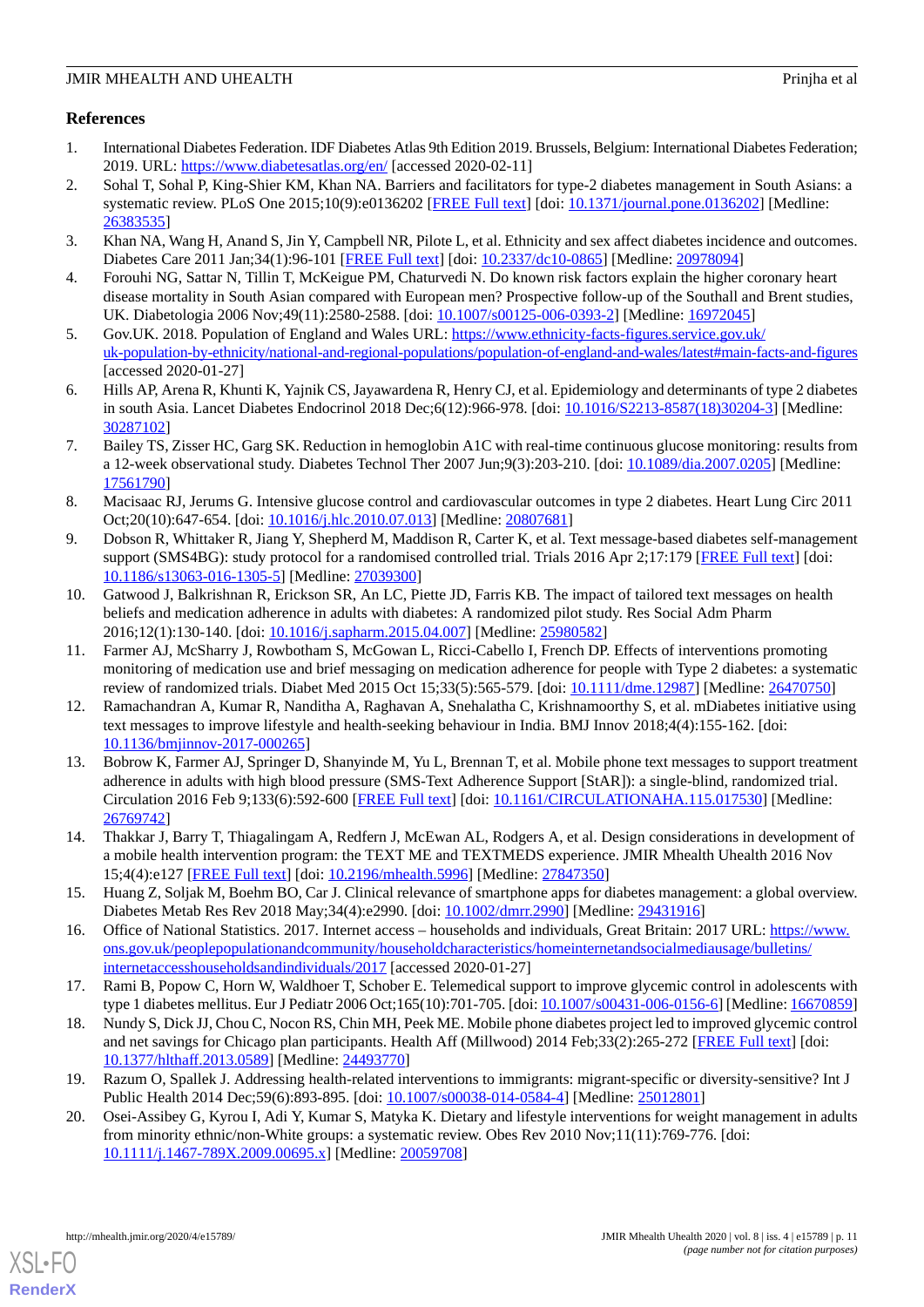- <span id="page-11-0"></span>21. Ockene IS, Tellez TL, Rosal MC, Reed GW, Mordes J, Merriam PA, et al. Outcomes of a Latino community-based intervention for the prevention of diabetes: the Lawrence Latino Diabetes Prevention Project. Am J Public Health 2012 Feb;102(2):336-342. [doi: [10.2105/AJPH.2011.300357\]](http://dx.doi.org/10.2105/AJPH.2011.300357) [Medline: [22390448](http://www.ncbi.nlm.nih.gov/entrez/query.fcgi?cmd=Retrieve&db=PubMed&list_uids=22390448&dopt=Abstract)]
- <span id="page-11-1"></span>22. Castro FG, Barrera M, Holleran SLK. Issues and challenges in the design of culturally adapted evidence-based interventions. Annu Rev Clin Psychol 2010;6:213-239 [\[FREE Full text\]](http://europepmc.org/abstract/MED/20192800) [doi: [10.1146/annurev-clinpsy-033109-132032\]](http://dx.doi.org/10.1146/annurev-clinpsy-033109-132032) [Medline: [20192800](http://www.ncbi.nlm.nih.gov/entrez/query.fcgi?cmd=Retrieve&db=PubMed&list_uids=20192800&dopt=Abstract)]
- <span id="page-11-2"></span>23. Terragni L, Beune E, Stronks K, Davidson E, Qureshi S, Kumar B, et al. Developing culturally adapted lifestyle interventions for South Asian migrant populations: a qualitative study of the key success factors and main challenges. Public Health 2018 Aug;161:50-58. [doi: [10.1016/j.puhe.2018.04.008](http://dx.doi.org/10.1016/j.puhe.2018.04.008)] [Medline: [29902781](http://www.ncbi.nlm.nih.gov/entrez/query.fcgi?cmd=Retrieve&db=PubMed&list_uids=29902781&dopt=Abstract)]
- <span id="page-11-3"></span>24. Verbiest M, Borrell S, Dalhousie S, Tupa'i-Firestone R, Funaki T, Goodwin D, et al. A co-designed, culturally-tailored mHealth tool to support healthy lifestyles in Māori and Pasifika communities in New Zealand: protocol for a cluster randomized controlled trial. JMIR Res Protoc 2018 Aug 22;7(8):e10789 [\[FREE Full text](https://www.researchprotocols.org/2018/8/e10789/)] [doi: [10.2196/10789\]](http://dx.doi.org/10.2196/10789) [Medline: [30135054](http://www.ncbi.nlm.nih.gov/entrez/query.fcgi?cmd=Retrieve&db=PubMed&list_uids=30135054&dopt=Abstract)]
- <span id="page-11-5"></span><span id="page-11-4"></span>25. Gorton D, Dixon R, Maddison R, Mhurchu CN, Jull A. Consumer views on the potential use of mobile phones for the delivery of weight-loss interventions. J Hum Nutr Diet 2011 Dec; 24(6): 616-619. [doi: [10.1111/j.1365-277X.2011.01163.x](http://dx.doi.org/10.1111/j.1365-277X.2011.01163.x)] [Medline: [21781188](http://www.ncbi.nlm.nih.gov/entrez/query.fcgi?cmd=Retrieve&db=PubMed&list_uids=21781188&dopt=Abstract)]
- <span id="page-11-6"></span>26. Dobson R, Whittaker R, Bartley H, Connor A, Chen R, Ross M, et al. Development of a culturally tailored text message maternal health program: TextMATCH. JMIR Mhealth Uhealth 2017 Apr 20;5(4):e49 [[FREE Full text](http://mhealth.jmir.org/2017/4/e49/)] [doi: [10.2196/mhealth.7205](http://dx.doi.org/10.2196/mhealth.7205)] [Medline: [28428159](http://www.ncbi.nlm.nih.gov/entrez/query.fcgi?cmd=Retrieve&db=PubMed&list_uids=28428159&dopt=Abstract)]
- <span id="page-11-7"></span>27. McCool J, Tanielu H, Umali E, Whittaker R. Assessing the cross-cultural adaptation and translation of a text-based mobile smoking cessation program in Samoa (TXTTaofiTapaa): pilot study. JMIR Mhealth Uhealth 2018 Aug 31;6(8):e173 [\[FREE](https://mhealth.jmir.org/2018/8/e173/) [Full text\]](https://mhealth.jmir.org/2018/8/e173/) [doi: [10.2196/mhealth.9033](http://dx.doi.org/10.2196/mhealth.9033)] [Medline: [30170994\]](http://www.ncbi.nlm.nih.gov/entrez/query.fcgi?cmd=Retrieve&db=PubMed&list_uids=30170994&dopt=Abstract)
- <span id="page-11-9"></span><span id="page-11-8"></span>28. Rush E, Reed P, McLennan S, Coppinger T, Simmons D, Graham D. A school-based obesity control programme: Project Energize. Two-year outcomes. Br J Nutr 2012 Feb;107(4):581-587. [doi: [10.1017/S0007114511003151](http://dx.doi.org/10.1017/S0007114511003151)] [Medline: [21733268\]](http://www.ncbi.nlm.nih.gov/entrez/query.fcgi?cmd=Retrieve&db=PubMed&list_uids=21733268&dopt=Abstract)
- 29. Ellison-Loschmann L, Pearce N. Improving access to health care among New Zealand's Maori population. Am J Public Health 2006 Apr;96(4):612-617. [doi: [10.2105/AJPH.2005.070680\]](http://dx.doi.org/10.2105/AJPH.2005.070680) [Medline: [16507721\]](http://www.ncbi.nlm.nih.gov/entrez/query.fcgi?cmd=Retrieve&db=PubMed&list_uids=16507721&dopt=Abstract)
- <span id="page-11-10"></span>30. Bellary S, O'Hare JP, Raymond NT, Gumber A, Mughal S, Szczepura A, UKADS Study Group. Enhanced diabetes care to patients of south Asian ethnic origin (the United Kingdom Asian Diabetes Study): a cluster randomised controlled trial. Lancet 2008 May 24;371(9626):1769-1776. [doi: [10.1016/S0140-6736\(08\)60764-3\]](http://dx.doi.org/10.1016/S0140-6736(08)60764-3) [Medline: [18502301](http://www.ncbi.nlm.nih.gov/entrez/query.fcgi?cmd=Retrieve&db=PubMed&list_uids=18502301&dopt=Abstract)]
- <span id="page-11-11"></span>31. Muilwijk M, Stronks K, Qureshi SA, Beune E, Celis-Morales C, Gill J, et al. Dietary and physical activity strategies to prevent type 2 diabetes in South Asian adults: protocol for a systematic review. BMJ Open 2017 Jul 2;7(6):e012783 [\[FREE](http://bmjopen.bmj.com/cgi/pmidlookup?view=long&pmid=28674123) [Full text\]](http://bmjopen.bmj.com/cgi/pmidlookup?view=long&pmid=28674123) [doi: [10.1136/bmjopen-2016-012783](http://dx.doi.org/10.1136/bmjopen-2016-012783)] [Medline: [28674123\]](http://www.ncbi.nlm.nih.gov/entrez/query.fcgi?cmd=Retrieve&db=PubMed&list_uids=28674123&dopt=Abstract)
- <span id="page-11-12"></span>32. Brown T, Smith S, Bhopal R, Kasim A, Summerbell C. Diet and physical activity interventions to prevent or treat obesity in South Asian children and adults: a systematic review and meta-analysis. Int J Environ Res Public Health 2015 Jan 9;12(1):566-594 [[FREE Full text](http://www.mdpi.com/resolver?pii=ijerph120100566)] [doi: [10.3390/ijerph120100566](http://dx.doi.org/10.3390/ijerph120100566)] [Medline: [25584423\]](http://www.ncbi.nlm.nih.gov/entrez/query.fcgi?cmd=Retrieve&db=PubMed&list_uids=25584423&dopt=Abstract)
- <span id="page-11-14"></span><span id="page-11-13"></span>33. Wallia S, Bhopal RS, Douglas A, Bhopal R, Sharma A, Hutchison A, et al. Culturally adapting the prevention of diabetes and obesity in South Asians (PODOSA) trial. Health Promot Int 2014 Dec;29(4):768-779. [doi: [10.1093/heapro/dat015\]](http://dx.doi.org/10.1093/heapro/dat015) [Medline: [23574693](http://www.ncbi.nlm.nih.gov/entrez/query.fcgi?cmd=Retrieve&db=PubMed&list_uids=23574693&dopt=Abstract)]
- <span id="page-11-15"></span>34. Barrera M, Castro FG, Strycker LA, Toobert DJ. Cultural adaptations of behavioral health interventions: a progress report. J Consult Clin Psychol 2013 Apr;81(2):196-205 [[FREE Full text](http://europepmc.org/abstract/MED/22289132)] [doi: [10.1037/a0027085](http://dx.doi.org/10.1037/a0027085)] [Medline: [22289132\]](http://www.ncbi.nlm.nih.gov/entrez/query.fcgi?cmd=Retrieve&db=PubMed&list_uids=22289132&dopt=Abstract)
- <span id="page-11-16"></span>35. Liu J, Davidson E, Bhopal R, White M, Johnson M, Netto G, et al. Adapting health promotion interventions to meet the needs of ethnic minority groups: mixed-methods evidence synthesis. Health Technol Assess 2012;16(44):1-469 [[FREE](https://doi.org/10.3310/hta16440) [Full text\]](https://doi.org/10.3310/hta16440) [doi: [10.3310/hta16440\]](http://dx.doi.org/10.3310/hta16440) [Medline: [23158845\]](http://www.ncbi.nlm.nih.gov/entrez/query.fcgi?cmd=Retrieve&db=PubMed&list_uids=23158845&dopt=Abstract)
- <span id="page-11-17"></span>36. Lloyd CE, Mughal S, Roy T, Raymond NT, O'Hare JP, Barnett AH, et al. What factors influence concordance with medications? Findings from the UK Asian Diabetes study. Diabet Med 2014 Dec;31(12):1600-1609. [doi: [10.1111/dme.12554\]](http://dx.doi.org/10.1111/dme.12554) [Medline: [25073479](http://www.ncbi.nlm.nih.gov/entrez/query.fcgi?cmd=Retrieve&db=PubMed&list_uids=25073479&dopt=Abstract)]
- <span id="page-11-18"></span>37. Porqueddu T. Herbal medicines for diabetes control among Indian and Pakistani migrants with diabetes. Anthropol Med 2017 Apr;24(1):17-31. [doi: [10.1080/13648470.2016.1249338\]](http://dx.doi.org/10.1080/13648470.2016.1249338) [Medline: [28292208\]](http://www.ncbi.nlm.nih.gov/entrez/query.fcgi?cmd=Retrieve&db=PubMed&list_uids=28292208&dopt=Abstract)
- <span id="page-11-19"></span>38. Patel N, Ferrer HB, Tyrer F, Wray P, Farooqi A, Davies MJ, et al. Barriers and facilitators to healthy lifestyle changes in minority ethnic populations in the UK: a narrative review. J Racial Ethn Health Disparities 2017 Dec;4(6):1107-1119 [[FREE Full text](http://europepmc.org/abstract/MED/27928772)] [doi: [10.1007/s40615-016-0316-y\]](http://dx.doi.org/10.1007/s40615-016-0316-y) [Medline: [27928772](http://www.ncbi.nlm.nih.gov/entrez/query.fcgi?cmd=Retrieve&db=PubMed&list_uids=27928772&dopt=Abstract)]
- 39. Lawton J, Ahmad N, Hanna L, Douglas M, Bains H, Hallowell N. 'We should change ourselves, but we can't': accounts of food and eating practices amongst British Pakistanis and Indians with type 2 diabetes. Ethn Health 2008 Sep;13(4):305-319. [doi: [10.1080/13557850701882910](http://dx.doi.org/10.1080/13557850701882910)] [Medline: [18701991\]](http://www.ncbi.nlm.nih.gov/entrez/query.fcgi?cmd=Retrieve&db=PubMed&list_uids=18701991&dopt=Abstract)
- 40. Lawton J, Ahmad N, Hanna L, Douglas M, Hallowell N. 'I can't do any serious exercise': barriers to physical activity amongst people of Pakistani and Indian origin with Type 2 diabetes. Health Educ Res 2006 Feb;21(1):43-54. [doi: [10.1093/her/cyh042\]](http://dx.doi.org/10.1093/her/cyh042) [Medline: [15955792](http://www.ncbi.nlm.nih.gov/entrez/query.fcgi?cmd=Retrieve&db=PubMed&list_uids=15955792&dopt=Abstract)]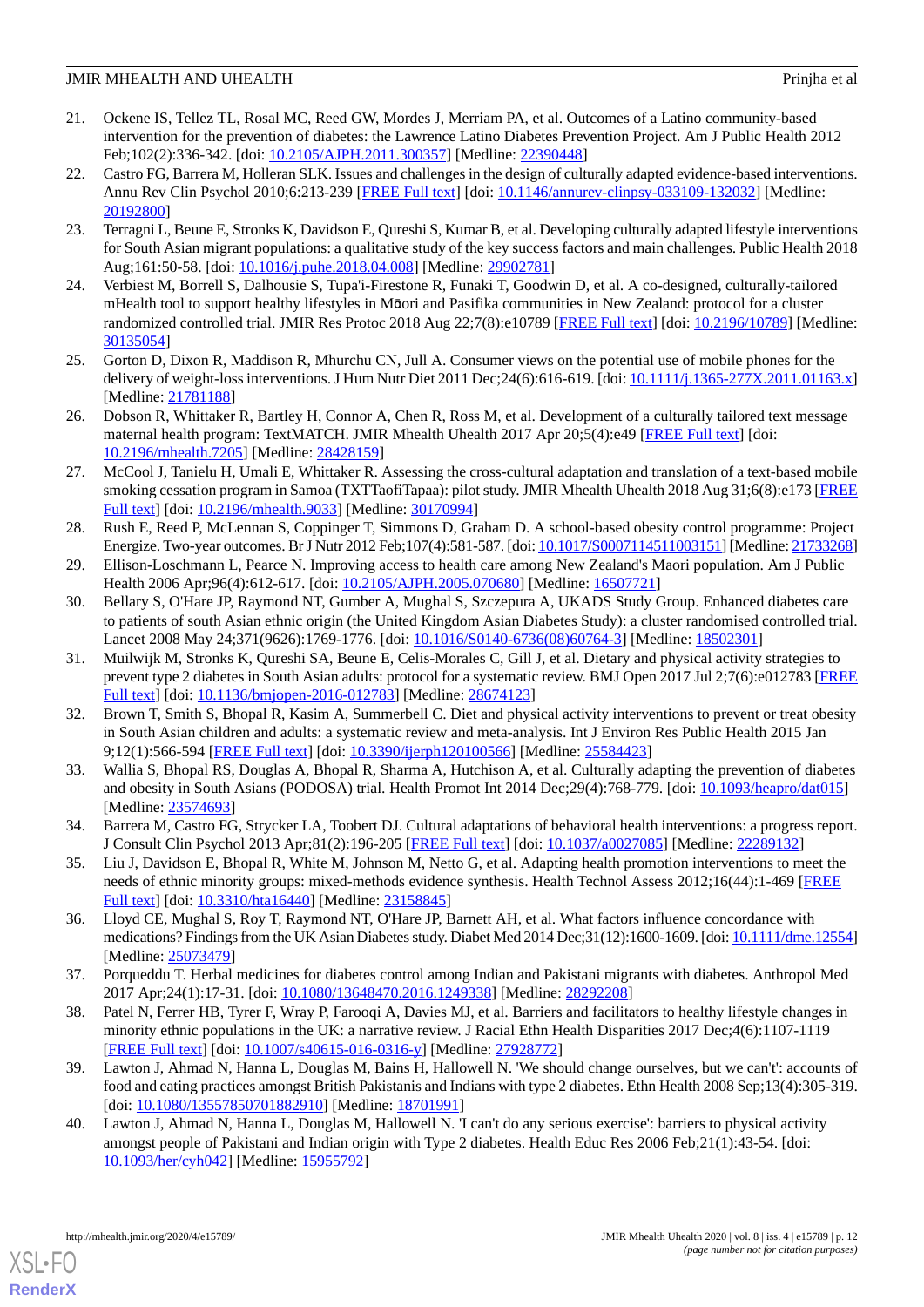- <span id="page-12-0"></span>41. Lawton J, Ahmad N, Hallowell N, Hanna L, Douglas M. Perceptions and experiences of taking oral hypoglycaemic agents among people of Pakistani and Indian origin: qualitative study. Br Med J 2005 May 28;330(7502):1247 [[FREE Full text](http://europepmc.org/abstract/MED/15883139)] [doi: [10.1136/bmj.38460.642789.E0](http://dx.doi.org/10.1136/bmj.38460.642789.E0)] [Medline: [15883139](http://www.ncbi.nlm.nih.gov/entrez/query.fcgi?cmd=Retrieve&db=PubMed&list_uids=15883139&dopt=Abstract)]
- <span id="page-12-1"></span>42. Singh H, Cinnirella M, Bradley C. Support systems for and barriers to diabetes management in South Asians and Whites in the UK: qualitative study of patients' perspectives. BMJ Open 2012;2(6):pii: e001459 [\[FREE Full text\]](http://bmjopen.bmj.com/cgi/pmidlookup?view=long&pmid=23151392) [doi: [10.1136/bmjopen-2012-001459\]](http://dx.doi.org/10.1136/bmjopen-2012-001459) [Medline: [23151392](http://www.ncbi.nlm.nih.gov/entrez/query.fcgi?cmd=Retrieve&db=PubMed&list_uids=23151392&dopt=Abstract)]
- <span id="page-12-3"></span><span id="page-12-2"></span>43. EuroDHYAN. URL:<https://www.eurodhyan.eu/> [accessed 2020-08-02]
- <span id="page-12-4"></span>44. Tabak RG, Sinclair KA, Baumann AA, Racette SB, Sebert KA, Johnson-Jennings MD, et al. A review of diabetes prevention program translations: use of cultural adaptation and implementation research. Transl Behav Med 2015 Dec;5(4):401-414 [[FREE Full text](http://europepmc.org/abstract/MED/26622913)] [doi: [10.1007/s13142-015-0341-0\]](http://dx.doi.org/10.1007/s13142-015-0341-0) [Medline: [26622913](http://www.ncbi.nlm.nih.gov/entrez/query.fcgi?cmd=Retrieve&db=PubMed&list_uids=26622913&dopt=Abstract)]
- 45. Campbell NC, Murray E, Darbyshire J, Emery J, Farmer A, Griffiths F, et al. Designing and evaluating complex interventions to improve health care. Br Med J 2007 Mar 3;334(7591):455-459 [[FREE Full text](http://europepmc.org/abstract/MED/17332585)] [doi: [10.1136/bmj.39108.379965.BE](http://dx.doi.org/10.1136/bmj.39108.379965.BE)] [Medline: [17332585](http://www.ncbi.nlm.nih.gov/entrez/query.fcgi?cmd=Retrieve&db=PubMed&list_uids=17332585&dopt=Abstract)]
- <span id="page-12-5"></span>46. Craig P, Dieppe P, Macintyre S, Michie S, Nazareth I, Petticrew M, et al. Developing and evaluating complex interventions: the new Medical Research Council guidance. Br Med J 2008;337:a1655 [\[FREE Full text\]](http://europepmc.org/abstract/MED/18824488) [Medline: [18824488\]](http://www.ncbi.nlm.nih.gov/entrez/query.fcgi?cmd=Retrieve&db=PubMed&list_uids=18824488&dopt=Abstract)
- <span id="page-12-6"></span>47. Blandford A, Gibbs J, Newhouse N, Perski O, Singh A, Murray E. Seven lessons for interdisciplinary research on interactive digital health interventions. Digit Health 2018;4:2055207618770325 [[FREE Full text](http://europepmc.org/abstract/MED/29942629)] [doi: [10.1177/2055207618770325](http://dx.doi.org/10.1177/2055207618770325)] [Medline: [29942629](http://www.ncbi.nlm.nih.gov/entrez/query.fcgi?cmd=Retrieve&db=PubMed&list_uids=29942629&dopt=Abstract)]
- 48. Pagliari C. Design and evaluation in eHealth: challenges and implications for an interdisciplinary field. J Med Internet Res 2007 May 27;9(2):e15 [\[FREE Full text\]](https://www.jmir.org/2007/2/e15/) [doi: [10.2196/jmir.9.2.e15](http://dx.doi.org/10.2196/jmir.9.2.e15)] [Medline: [17537718](http://www.ncbi.nlm.nih.gov/entrez/query.fcgi?cmd=Retrieve&db=PubMed&list_uids=17537718&dopt=Abstract)]
- <span id="page-12-7"></span>49. O'Brien N, Heaven B, Teal G, Evans EH, Cleland C, Moffatt S, et al. Integrating evidence from systematic reviews, qualitative research, and expert knowledge using co-design techniques to develop a web-based intervention for people in the retirement transition. J Med Internet Res 2016 Aug 03;18(8):e210 [[FREE Full text](https://www.jmir.org/2016/8/e210/)] [doi: [10.2196/jmir.5790\]](http://dx.doi.org/10.2196/jmir.5790) [Medline: [27489143](http://www.ncbi.nlm.nih.gov/entrez/query.fcgi?cmd=Retrieve&db=PubMed&list_uids=27489143&dopt=Abstract)]
- <span id="page-12-8"></span>50. Yardley L, Morrison L, Bradbury K, Muller I. The person-based approach to intervention development: application to digital health-related behavior change interventions. J Med Internet Res 2015;17(1):e30 [\[FREE Full text\]](http://www.jmir.org/2015/1/e30/) [doi: [10.2196/jmir.4055](http://dx.doi.org/10.2196/jmir.4055)] [Medline: [25639757](http://www.ncbi.nlm.nih.gov/entrez/query.fcgi?cmd=Retrieve&db=PubMed&list_uids=25639757&dopt=Abstract)]
- <span id="page-12-10"></span><span id="page-12-9"></span>51. Ricci-Cabello I, Bobrow K, Islam SM, Chow CK, Maddison R, Whittaker R, et al. Examining development processes for text messaging interventions to prevent cardiovascular disease: systematic literature review. JMIR Mhealth Uhealth 2019 Mar 29;7(3):e12191 [\[FREE Full text\]](https://mhealth.jmir.org/2019/3/e12191/) [doi: [10.2196/12191](http://dx.doi.org/10.2196/12191)] [Medline: [30924790\]](http://www.ncbi.nlm.nih.gov/entrez/query.fcgi?cmd=Retrieve&db=PubMed&list_uids=30924790&dopt=Abstract)
- <span id="page-12-11"></span>52. Office for National Statistics. 2011 Census URL: <https://www.ons.gov.uk/census/2011census> [accessed 2020-01-27]
- <span id="page-12-12"></span>53. Nuffield Department of Primary Care Health Sciences. Support through Mobile Messaging and dIgital health Technology for Diabetes URL:<https://www.phc.ox.ac.uk/research/participate/summit-d> [accessed 2020-01-27]
- <span id="page-12-13"></span>54. Michie S, Richardson M, Johnston M, Abraham C, Francis J, Hardeman W, et al. The behavior change technique taxonomy (v1) of 93 hierarchically clustered techniques: building an international consensus for the reporting of behavior change interventions. Ann Behav Med 2013 Aug;46(1):81-95. [doi: [10.1007/s12160-013-9486-6\]](http://dx.doi.org/10.1007/s12160-013-9486-6) [Medline: [23512568\]](http://www.ncbi.nlm.nih.gov/entrez/query.fcgi?cmd=Retrieve&db=PubMed&list_uids=23512568&dopt=Abstract)
- <span id="page-12-14"></span>55. Long H, Bartlett YK, Farmer AJ, French DP. Identifying brief message content for interventions delivered via mobile devices to improve medication adherence in people with type 2 diabetes mellitus: a rapid systematic review. J Med Internet Res 2019 Jan 09;21(1):e10421 [[FREE Full text](https://www.jmir.org/2019/1/e10421/)] [doi: [10.2196/10421\]](http://dx.doi.org/10.2196/10421) [Medline: [30626562](http://www.ncbi.nlm.nih.gov/entrez/query.fcgi?cmd=Retrieve&db=PubMed&list_uids=30626562&dopt=Abstract)]
- <span id="page-12-15"></span>56. Coyne IT. Sampling in qualitative research. Purposeful and theoretical sampling; merging or clear boundaries? J Adv Nurs 1997 Sep;26(3):623-630. [doi: [10.1046/j.1365-2648.1997.t01-25-00999.x\]](http://dx.doi.org/10.1046/j.1365-2648.1997.t01-25-00999.x) [Medline: [9378886\]](http://www.ncbi.nlm.nih.gov/entrez/query.fcgi?cmd=Retrieve&db=PubMed&list_uids=9378886&dopt=Abstract)
- <span id="page-12-16"></span>57. Prinjha S, Miah N, Ali E, Farmer A. Including 'seldom heard' views in research: opportunities, challenges and recommendations from focus groups with British South Asian people with type 2 diabetes. BMC Medical Research Methodology (forthcoming) 2020 . [doi: [10.4324/9781315611358-4](http://dx.doi.org/10.4324/9781315611358-4)]
- <span id="page-12-18"></span><span id="page-12-17"></span>58. Braun V, Clarke V. Using thematic analysis in psychology. Qual Res Psychol 2006;3(2):77-101 [\[FREE Full text\]](https://doi.org/10.1191/1478088706qp063oa) [doi: [10.1191/1478088706qp063oa](http://dx.doi.org/10.1191/1478088706qp063oa)]
- 59. Pope C, Ziebland S, Mays N. Qualitative research in health care. Analysing qualitative data. Br Med J 2000 Jan 08;320(7227):114-116 [[FREE Full text](http://europepmc.org/abstract/MED/10625273)] [doi: [10.1136/bmj.320.7227.114\]](http://dx.doi.org/10.1136/bmj.320.7227.114) [Medline: [10625273\]](http://www.ncbi.nlm.nih.gov/entrez/query.fcgi?cmd=Retrieve&db=PubMed&list_uids=10625273&dopt=Abstract)
- <span id="page-12-19"></span>60. Corbin J, Strauss A. Unending Work and Care: Managing Chronic Illness at Home. San Francisco and London: Jossey-Bass; 1988.
- <span id="page-12-20"></span>61. Pal K, Dack C, Ross J, Michie S, May C, Stevenson F, et al. Digital health interventions for adults with type 2 diabetes: qualitative study of patient perspectives on diabetes self-management education and support. J Med Internet Res 2018 Jan 29;20(2):e40 [\[FREE Full text](https://www.jmir.org/2018/2/e40/)] [doi: [10.2196/jmir.8439\]](http://dx.doi.org/10.2196/jmir.8439) [Medline: [29463488](http://www.ncbi.nlm.nih.gov/entrez/query.fcgi?cmd=Retrieve&db=PubMed&list_uids=29463488&dopt=Abstract)]
- 62. Whittaker R, Matoff-Stepp S, Meehan J, Kendrick J, Jordan E, Stange P, et al. Text4baby: development and implementation of a national text messaging health information service. Am J Public Health 2012 Dec;102(12):2207-2213. [doi: [10.2105/AJPH.2012.300736\]](http://dx.doi.org/10.2105/AJPH.2012.300736) [Medline: [23078509](http://www.ncbi.nlm.nih.gov/entrez/query.fcgi?cmd=Retrieve&db=PubMed&list_uids=23078509&dopt=Abstract)]
- 63. Hunt SM, Bhopal R. Self report in clinical and epidemiological studies with non-English speakers: the challenge of language and culture. J Epidemiol Community Health 2004 Jul;58(7):618-622 [[FREE Full text](http://jech.bmj.com/cgi/pmidlookup?view=long&pmid=15194728)] [doi: [10.1136/jech.2003.010074](http://dx.doi.org/10.1136/jech.2003.010074)] [Medline: [15194728](http://www.ncbi.nlm.nih.gov/entrez/query.fcgi?cmd=Retrieve&db=PubMed&list_uids=15194728&dopt=Abstract)]